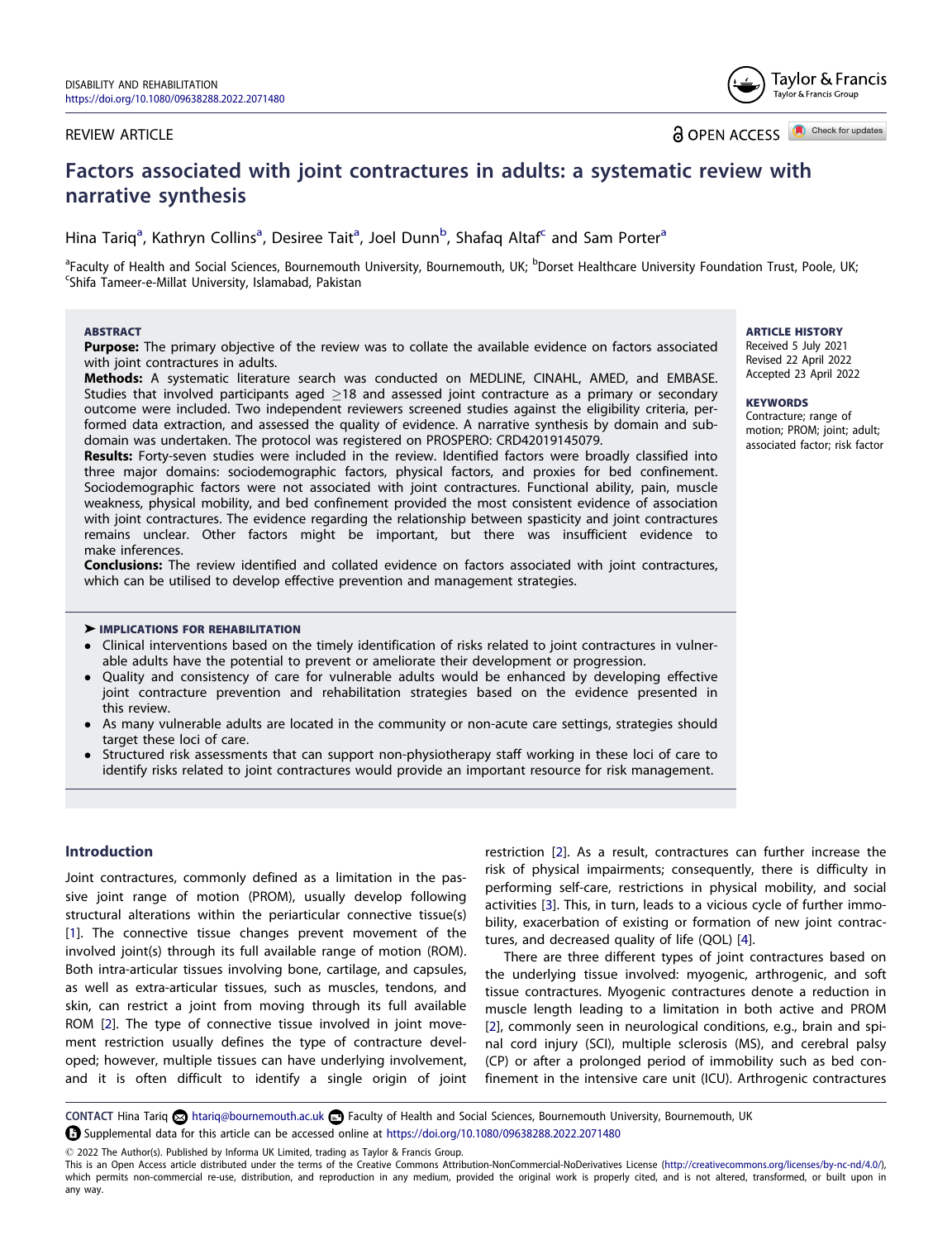<span id="page-1-0"></span>are usually coupled with pain and involve prominent changes in bone, cartilage, and the joint capsule [[5](#page-15-0)]. This may result from damage and/or tightening of connective tissue, such as in osteoarthritis (OA), systemic sclerosis (SSc), osteochondritis, and intraarticular fractures [[6](#page-15-0)]. Finally, soft tissue contractures, also known as scar contractures, involve cutaneous, subcutaneous, and loose connective tissue around the joint [[2](#page-15-0)]. These are frequently seen in soft-tissue injuries like burns and open wounds. Regardless of tissue involvement, all types of contractures significantly impact functional ability and physical mobility [[7](#page-15-0)].

Depending upon the underlying pathology, joint contractures can also be classified as progressive or non-progressive. Progressive contractures are acquired, associated with chronic conditions like an injury to the brain, or spinal cord, arthritic diseases, and surgical repair procedures such as total knee arthroplasty (TKA), and are usually associated with extrinsic factors. Examples of extrinsic factors encompass restricted joint ROM, reduced physical mobility, muscle weakness, spasticity, impaired cognition, and pain [\[8–10\]](#page-15-0). In contrast, non-progressive contractures are usually congenital, affect multiple joints and limbs and are associated with genetic causation, e.g., arthrogryposis multiplex congenita.

This review will focus on progressive myogenic and arthrogenic joint contractures and their associated factors.

#### *Epidemiology of contractures*

Data regarding the epidemiology of contractures are underreported and record a wide range of prevalence and incidence. It is likely that this large variation is partially artifactual and attributable to the lack of a universally accepted definition of contractures, poorly understood aetiology, and/or lack of a standardised measure for the screening and assessment of contractures [[8](#page-15-0)]. However, there is also evidence of an objective variance in prevalence related to different conditions [\[11](#page-15-0)].

The development of contractures is a commonly reported secondary impairment associated with chronic neurological and musculoskeletal conditions. The prevalence of contractures in brain injuries ranges from 16.2% up to 67% [\[12–16](#page-15-0)]; overall incidence of contractures in at least one joint in SCI was reported to be 66% [\[17](#page-16-0)]; 56% in MS [[18](#page-16-0)], and 24% in Alzheimer's disease [\[19](#page-16-0)]. Ritter et al. [[20](#page-16-0)], in their large retrospective cohort study, reported that 93% of patients with knee contractures who presented for the TKA had a diagnosis of OA, 5% had rheumatoid arthritis (RA), and 1.1% had osteonecrosis [\[20](#page-16-0)]. The prevalence of joint involvement in SSc, including the occurrence of contractures, also ranges widely between 46% and 97% [\[21\]](#page-16-0).

#### *Impact of joint contractures on function and quality of life*

The presence of joint contractures is a self-limiting problem that leads to sequelae of further decline in mobility, function, and complications such as abnormal positioning, pain, pressure sores, skin breakdown, depressive symptoms, osteoporosis, and fractures, ultimately affecting the overall QOL [[22,23](#page-16-0)]. In addition, upper limb joint contractures decrease the ability to perform selfcare activities such as eating, dressing, and bathing, whereas lower limb joint contractures might limit one's ability to walk independently, entailing a higher risk of fall and bed confinement [\[7](#page-15-0),[22](#page-16-0),[24](#page-16-0)].

A study by Heise et al. [\[4\]](#page-15-0) on 294 older individuals residing in geriatric settings demonstrated a significant association between functioning, disability, and QOL among individuals living with

joint contractures. Recent studies have identified several domains of limitations relevant to contractures using the biopsychosocial model provided by the International Classification of Functioning (ICF) [[3,4,8](#page-15-0)]. The most frequently identified problems with joint contractures were associated with activity limitation, participation restriction [[4](#page-15-0)], mobility, muscle power, and pain [[25](#page-16-0)]. Fischer et al. [\[26](#page-16-0)] described the impact of joint contractures from the patients' perspective on multidimensional components of functioning and disability. These included pain, emotional distress, difficulty in performing activities of daily living (ADLs) like walking, climbing stairs, house chores, shopping, etc., and increased dependency on assistive devices and caregivers [\[26](#page-16-0)].

#### *Rationale for the systematic review*

Although the primary literature on joint contractures is growing, it still lacks an in-depth understanding of the role of proximate, ultimate, and associated factors [[8](#page-15-0)]. Previous reviews have explored the risk factors associated with joint contractures; however, they were limited in the scope of the search restricted to one database [[11](#page-15-0)] or restricted to exploring only the elderly population [\[24\]](#page-16-0). The lack of evidence limits the ability of caregivers and health care clinicians to identify the risk of joint contracture development in a timely fashion and thus early diagnosis and initiation of early intervention [[24](#page-16-0)].

This systematic review aims to identify and collate the factors associated with progressive myogenic or arthrogenic contractures. It is hoped that its findings will aid the identification of individuals at risk of contracture development or progression. Earlier identification and management of contractures may impact an individual's ability to maintain independence with ADLs and functional mobility contributing to improved QOL.

### **Methods**

This systematic review conforms to the updated guidance on Preferred Reporting Items for Systematic Reviews and Meta-Analyses-Protocols (PRISMA-P) checklist [\[27\]](#page-16-0). The protocol of this review was registered on the International Prospective Register of Systematic Reviews (PROSPERO) database: CRD42019145079.

The following bibliographic electronic databases were searched: MEDLINE, CINAHL, EMBASE, and AMED from January 1999 to January 2022. Individual search strategies were developed for each database to account for differences in Thesaurus terminology and indexing. A complete search strategy for MEDLINE can be found in [Supplementary information \(A\).](https://doi.org/10.1080/09638288.2022.2071480) Restrictions were applied for date of publication, age (adults), and humans where applicable. The reference lists of all relevant papers and documents were also screened for references not identified in the database search.

#### *Study eligibility*

The selection of studies was based on the Population, Exposure, and Outcome (PEO) framework [[28](#page-16-0)].

#### *Population*

Studies involving human participants aged 18 years or above who developed progressive arthrogenic or myogenic contracture(s) as a secondary consequence of a primary condition (e.g., brain and SCI, OA, etc.), orthopaedic surgery, or a period of prolonged immobility were included. Studies involving children, non-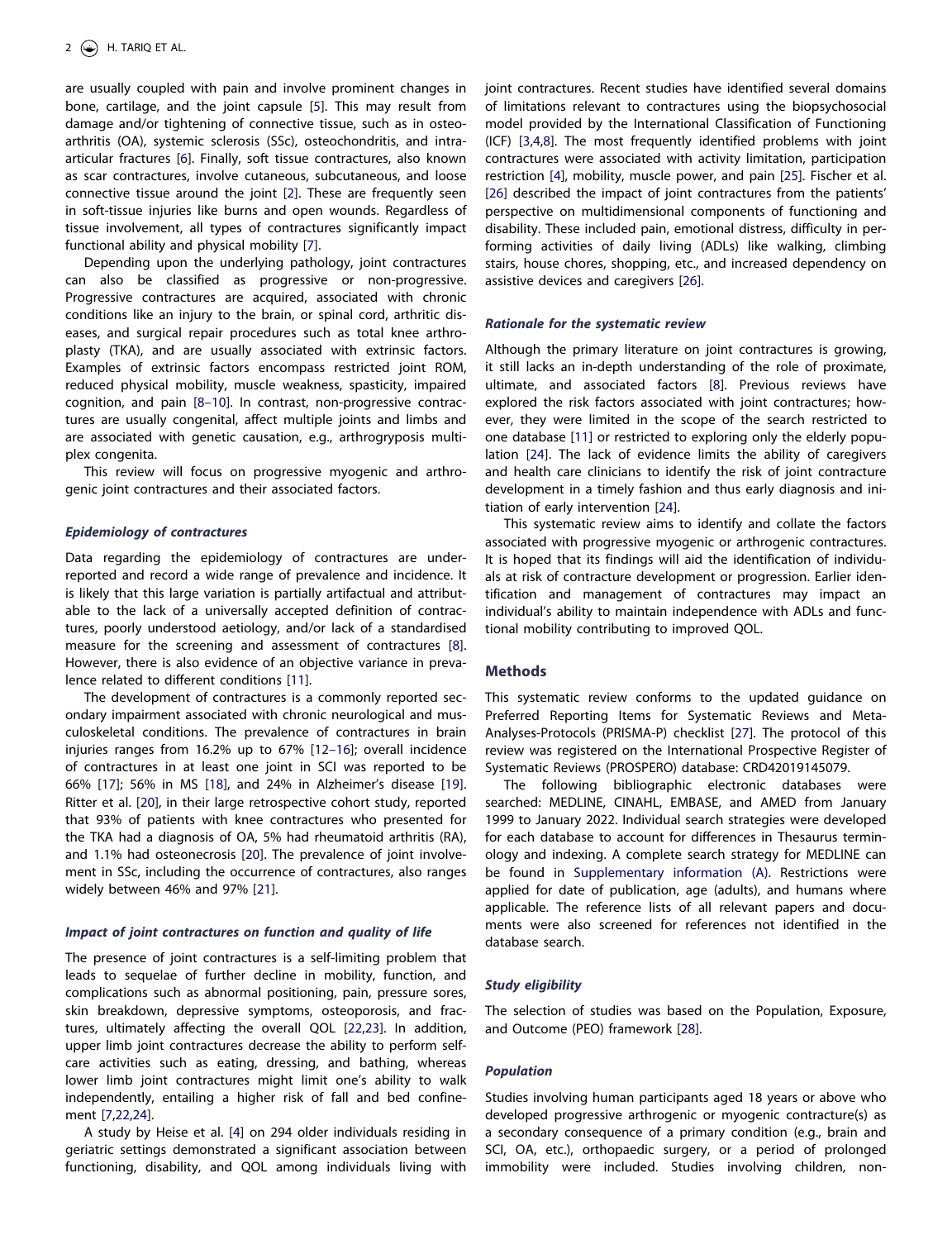<span id="page-2-0"></span>progressive contractures, and scar contractures were excluded as the underlying aetiology in these populations is mostly congenital and intrinsic, and do not fall into the scope of this review. Studies that included both children and adults as participants were only considered if the results for adults were presented separately. Moreover, studies on conditions in which contractures formed a part of the primary diagnostic criteria, especially in idiopathic conditions such as Dupuytren's disease and adhesive capsulitis, were also excluded.

### *Exposure of interest*

The exposure of interest was factors associated with joint contractures, for example, physical mobility, pain, cognition, or functional ability. Intrinsic or disease-specific factors, genetic, congenital, pharmacological, and surgical factors were excluded.

### *Outcome*

Studies which included joint contractures as a primary or secondary outcome were included. Joint contractures in this review are operationally defined as a limitation or reduction in the joint PROM.

### *Types of studies*

The review included prospective and retrospective cohort studies, case-control studies, and cross-sectional analytical studies. Secondary analysis of interventional studies where baseline data were obtained were also included. Biological and qualitative studies were excluded, as were case series, individual case reports, theses, conference abstracts, letters, commentaries, or books without primary data or quantitative outcomes. Studies published in languages other than English were also excluded due to a lack of resources for the translation of data.

### *Study selection*

Studies retrieved from the electronic search were collated and uploaded into Endnote reference manager v9 (Clarivate Analytics, Philadelphia, PA), and duplicates were removed. A database record was also maintained using Microsoft Excel (Redmond, WA), detailing each review stage. Two independent reviewers then screened the titles (HT and KC/JD), abstracts, and full texts (HT and SA) based on the inclusion criteria. Where necessary, any discrepancies or disagreements were resolved through discussion or using a third reviewer (SP/KC/JD). Reasons for exclusion at the full-text stage are documented in the PRISMA flowchart ([Figure 1](#page-3-0)).

### *Assessment of methodological quality*

The methodological quality of the eligible studies was assessed by two independent reviewers (HT and SA) using methodologically appropriate critical appraisal checklists from the Joanna Briggs Institute (JBI) [\[29](#page-16-0)]. These included checklists for cohort studies, case-control studies, analytical cross-sectional studies, randomised controlled trials, and quasi-experimental studies. The discrepancies and disagreements were resolved through discussion or using a third reviewer where necessary (KC/JD).

# *Data extraction and synthesis*

Data from the included studies were extracted by two independent reviewers (HT and SA) in an excel sheet in accordance with the PRISMA guidelines [[30](#page-16-0)]. The extracted information included but was not limited to the following: author names, publication date, country of origin, study characteristics (e.g., study design, setting), participant characteristics (e.g., sample size, age, gender), the definition of contractures, methods of assessment used for outcomes and exposures, and relevant study findings. If consensus was not reached, the discrepancies or disagreements were resolved through discussion or using a third reviewer (KC/JD). A meta-analysis of the data was not possible because of a lack of homogeneity between the studies regarding the study population, setting, and outcomes; therefore, a narrative synthesis was conducted.

# **Results**

A step-by-step process of study screening and selection and the reasons for exclusion are given in the PRISMA flow diagram [\(Figure 1\)](#page-3-0).

The electronic database searching retrieved 10 026 citations: An additional 16 citations were identified from other sources, such as hand-searching reference lists of included studies, relevant systematic reviews, and book chapters. After removing duplicates, title, and abstract screening, full texts of 183 studies were assessed for inclusion in detail, of which additional 136 studies were excluded, with reasons recorded. Forty-seven studies met the inclusion criteria and were included in the review [\[9,12,15–18,](#page-15-0)[21,31–70\]](#page-16-0).

### *Characteristics of included studies*

A summary of the characteristics of the included studies is presented in [Table 1](#page-4-0). Of the 47 studies included, 20 studies used a cross-sectional design [[18,31,33](#page-16-0),[36,37,39–41](#page-16-0),[44,47,48,51](#page-16-0), [53–55,59,](#page-17-0) [62,64](#page-17-0),[66](#page-17-0),[68](#page-17-0)], 13 were prospective cohort studies [\[12,16,](#page-15-0)[17,32,](#page-16-0) [34,35](#page-16-0),[38](#page-16-0),[45,50](#page-16-0)[,57,58,69,70\]](#page-17-0), six were retrospective registry reviewbased cohort studies [[42,43,49](#page-16-0)[,52,56,61\]](#page-17-0), and three were case-control studies [\[15,](#page-15-0)[21,](#page-16-0)[65\]](#page-17-0). The remaining five publications were a secondary analysis of previously conducted studies [[9](#page-15-0)[,46,](#page-16-0)[60,63,67\]](#page-17-0).

The included studies were conducted in various countries. Sixteen studies were conducted in North America [\[9,](#page-15-0)[38–44,47,](#page-16-0) [49,51](#page-16-0),[52](#page-17-0),[61,62,68,69\]](#page-17-0), 12 in the UK and Europe [[15,](#page-15-0)[21,34–37,](#page-16-0) [45,](#page-16-0)[55](#page-17-0),[60](#page-17-0),[63,65,67](#page-17-0)], six in Australia [[12](#page-15-0)[,17,18,31,32](#page-16-0)[,66\]](#page-17-0), eight in Asia [\[33,48,50,](#page-16-0)[53,54,56,58](#page-17-0),[64](#page-17-0)], one in Brazil [[16](#page-15-0)], and the remaining four had participants from different parts of the world [\[46](#page-16-0)[,57,59,70\]](#page-17-0).

#### *Participants*

A total of 275,631 participants were included in 47 studies; the sample size ranged from 21 to 254 519, the participants' age ranged from 18 to 93, and had both male and female participants. It is important to note that three papers [\[42–44](#page-16-0)] included the same cohort of participants in their studies. Therefore, these papers were treated as one study to avoid spurious multiplication of the number of participants. The findings of the papers, however, are reported separately as each of them evaluated different factors.

The study patient population included a variety of specific diagnostic groups. Twenty-two studies included patients with neurological conditions, of which 12 were on brain injuries [\[12,15,16,](#page-15-0)[31–34,46,50,](#page-16-0)[60,63,65\]](#page-17-0), six were on SCI [\[17,36,45,47,51](#page-16-0),[68](#page-17-0)],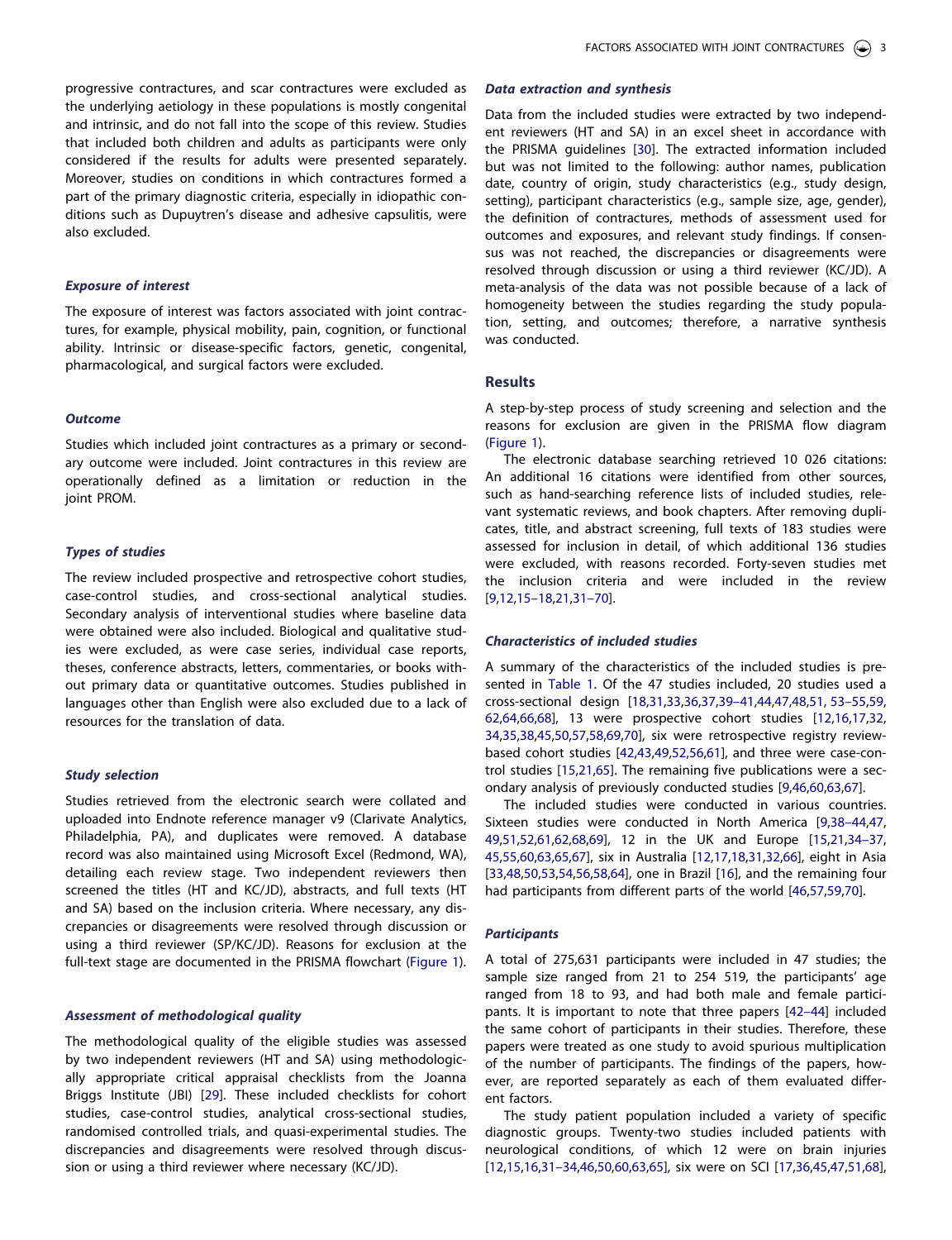<span id="page-3-0"></span>

**Figure 1.** PRISMA flow diagram.

three were on CP [[37](#page-16-0)[,53,62](#page-17-0)], and one study was on MS [\[18](#page-16-0)]. Seventeen studies included participants with different musculoskeletal conditions out of which seven studies included patients with SSc [\[21,35,38,](#page-16-0)[57,59,69,70\]](#page-17-0), five studies evaluated patients who underwent orthopaedic surgery [\[49](#page-16-0)[,52,54,56,61\]](#page-17-0), four studies examined patients with OA [[39,40](#page-16-0)[,55,66](#page-17-0)], and one study included transtibial amputees [\[48\]](#page-16-0). The remaining eight studies targeted patients with mixed diagnoses [\[9,](#page-15-0)[41–44](#page-16-0)[,58,64,67\]](#page-17-0).

# *Joints assessed*

Twenty-one studies assessed single joints [\[15,](#page-15-0)[31–34,36,39,40,45,48–50,](#page-16-0)[52,54,56,60–63,65,66\]](#page-17-0), 21 studies assessed multiple joints [\[9,12,16–18](#page-15-0)[,21,35,37,38,42–44,46,](#page-16-0) [47](#page-16-0),[51](#page-16-0)[,55,57,58,68–70](#page-17-0)], and the remaining five studies did not specify the number of joints assessed [\[41,](#page-16-0)[53,59,64,67\]](#page-17-0). The most commonly assessed single joint was knee (eight studies) [\[39,40,48,49,](#page-16-0)[52](#page-17-0),[54](#page-17-0),[56,65](#page-17-0)], followed by the shoulder (four studies) [\[15,](#page-15-0)[33,36,45\]](#page-16-0), elbow (three studies) [\[31,32](#page-16-0)[,61\]](#page-17-0), wrist [[60](#page-17-0),[63](#page-17-0)], ankle [\[34,50\]](#page-16-0), and hip [[62,66](#page-17-0)] (two studies each). Sixteen studies assessed joints of the upper extremity [[15,16,](#page-15-0)[21](#page-16-0),[31–33,](#page-16-0)

[36,38](#page-16-0),[45](#page-16-0),[46,51](#page-16-0)[,57,60,61,63,70\]](#page-17-0), 14 studies assessed joints of the lower extremity [\[34,37,39,40,48–50,](#page-16-0)[52,54–56,62,65,66](#page-17-0)], 12 studies assessed both joints of upper and lower extremities [\[9,12,](#page-15-0)[17](#page-16-0),[18,35,42–44](#page-16-0),[47](#page-16-0)[,58,68,69](#page-17-0)], and the remaining five did not specify the joints assessed [\[41](#page-16-0)[,53,59,64,67\]](#page-17-0).

# *Contracture definition*

Out of the total 47 studies, 37 studies provided an operational definition of contracture [[12,15–18](#page-15-0),[31–38,40–52](#page-16-0)[,55–62,65,66\]](#page-17-0). Of these, 12 studies categorised them according to their severity [\[12,15,](#page-15-0)[17,18,33,35,36](#page-16-0),[40,44,51](#page-16-0)[,57,59\]](#page-17-0); eight studies used a different term for contractures: limitation in joint ROM [[33,](#page-16-0)[66\]](#page-17-0), limited PROM [\[37,47\]](#page-16-0), impaired ROM [[45](#page-16-0)], and arthrofibrosis [[49,](#page-16-0)[52](#page-17-0),[61](#page-17-0)]. Ten studies did not specify any operational definition for contractures [\[9,](#page-15-0)[21,](#page-16-0)[53](#page-17-0),[54,63,64,67–70](#page-17-0)].

### *Contracture identification and documentation*

The most common method to identify contractures was goniometry which measured the PROM (14 studies) [\[16](#page-15-0)[,33,37,39,](#page-16-0)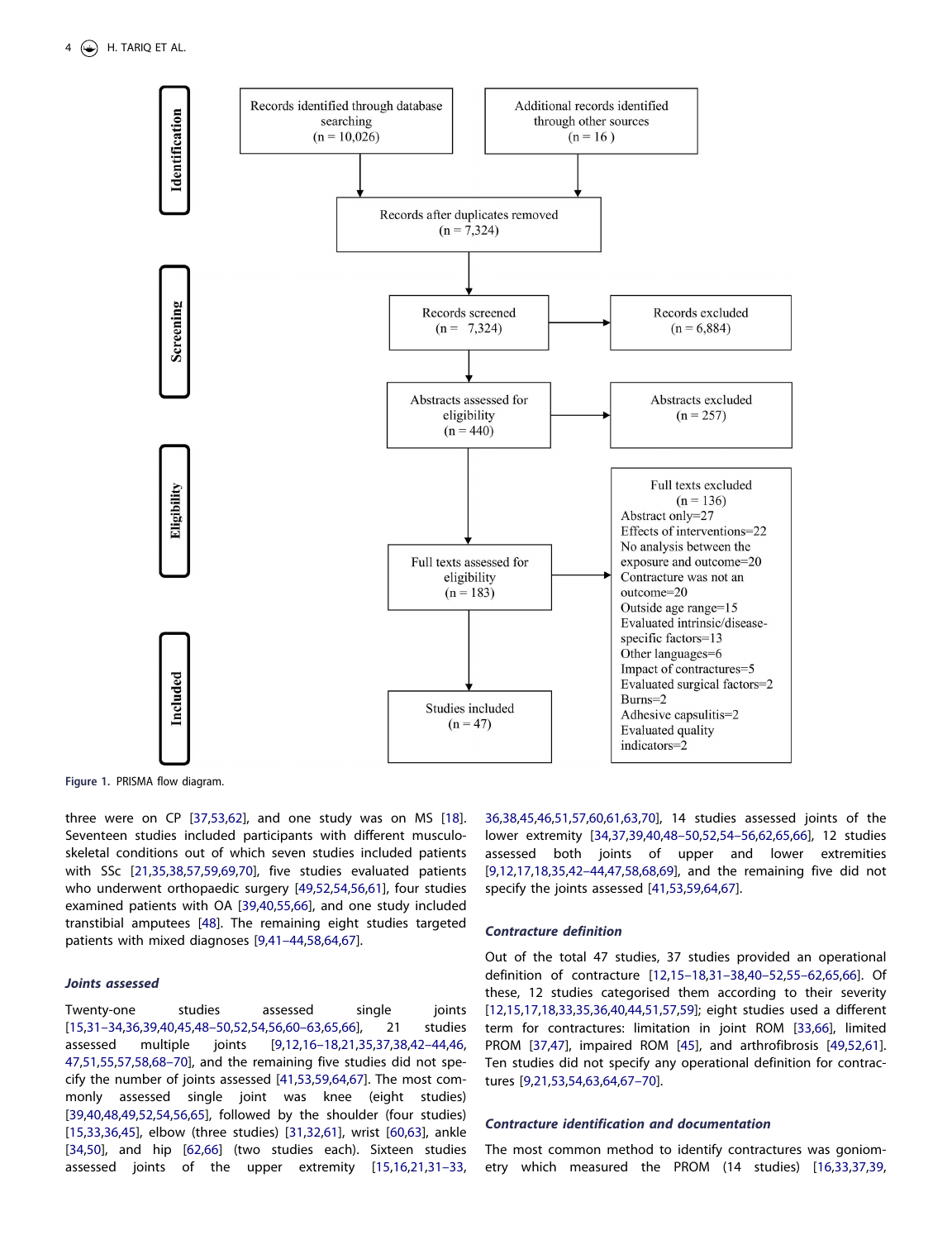| i<br>くうしょ      |  |
|----------------|--|
| <b>CISTING</b> |  |
| ŧ<br>ī         |  |
| <br>i u u u    |  |
|                |  |
|                |  |

<span id="page-4-0"></span>

| Overall quality                              | 37.5%                                                                                                             | 55.6%                                                                                           | 62.5%                                                                                                                                                                                                  | 40%                                                                                              | 72.7%                                                                                                                         | 77.8%                                                                                                                                                                              | 62.5%                                                                                                       | 75%                                                                                                                                                                                                                          |
|----------------------------------------------|-------------------------------------------------------------------------------------------------------------------|-------------------------------------------------------------------------------------------------|--------------------------------------------------------------------------------------------------------------------------------------------------------------------------------------------------------|--------------------------------------------------------------------------------------------------|-------------------------------------------------------------------------------------------------------------------------------|------------------------------------------------------------------------------------------------------------------------------------------------------------------------------------|-------------------------------------------------------------------------------------------------------------|------------------------------------------------------------------------------------------------------------------------------------------------------------------------------------------------------------------------------|
| Excluded factors                             | J.                                                                                                                | $\overline{\phantom{a}}$                                                                        | $\mathbf{I}$                                                                                                                                                                                           | Type of SSc; pulmonary<br>fibrosis; fibrosis<br>positive ATA<br>severity;                        | J                                                                                                                             | manifestations; SSc<br>involvement; effect<br>pulmonary/cardiac<br>specific laboratory<br>measures; disease<br>of drug therapies;<br>SSc specific skin<br>steroid use<br>duration; | Lesion level (paraplegia<br>vs. tetraplegia)                                                                |                                                                                                                                                                                                                              |
| Included factors                             | Associated reactions                                                                                              | strength; spasticity;<br>upper limb activity<br>Loss of muscle                                  | Pain                                                                                                                                                                                                   | Functional disability                                                                            | Spasticity                                                                                                                    | upper limb disability<br>hyperpigmentation;<br>non-dominant side;<br>Gender; dominant vs.<br>functional status;<br>skin hypo/                                                      | shoulder pain<br>Musculoskeletal                                                                            | Mobility                                                                                                                                                                                                                     |
| Operational definition<br>for contracture    | extension range<br>Loss of elbow                                                                                  | Quantified as the intact<br>minus the affected<br>angle in degrees                              | the normal for flexion<br>50-67%, or >67% of<br>Limitation in the PROM<br>$<$ 22.2-33.3%, or<br>mild, moderate,<br>$>33.3%$ of the<br>severe: $<$ 50%,<br>and $<$ 22.2%,<br>ext rotation<br>normal for |                                                                                                  | Reduced ROM                                                                                                                   | Contracture: limitation of<br>limitation of >50% of<br>ROM $>$ 25% of the<br>the normal ROM<br>Severe contracture:<br>normal ROM                                                   | moderate-occasional,<br>Limited ROM of a joint<br>chronic problem)<br>(mild-infrequent,<br>and significant- | int. rot $\langle 40^\circ, h$ ip ext<br>abduction $\lt40^\circ$ , hip<br>extension $\langle 0^\circ,$ foot<br>Limited PROM: hip<br>extension $\leq$ 0°,<br>popliteal angle<br>rot $<$ 40°, hip<br>$<$ 140 $^{\circ}$ , knee |
| Measurement/<br>assessment of<br>contracture | measurement<br>Photographic                                                                                       | measurement<br>Photographic                                                                     | PROM by goniometer                                                                                                                                                                                     | Radiographs                                                                                      | Custom-built handheld<br>measured ROM with<br>device which<br>a gyroscope                                                     | (tool unspecified)<br>Assessment of ROM                                                                                                                                            | 3-point ordinal scale                                                                                       | PROM by goniometer                                                                                                                                                                                                           |
| Joints assessed                              | Elbow                                                                                                             | Elbow                                                                                           | Shoulder                                                                                                                                                                                               | Hand joints (wrist;<br>MCP; PIP; DIP)                                                            | Ankle                                                                                                                         | elbow, shoulder,<br>hip, knee, ankle<br>PIP, MCP, wrist,                                                                                                                           | Shoulder                                                                                                    | Hip, knee, ankle                                                                                                                                                                                                             |
| Design                                       | Cross-sectional                                                                                                   | Prospective cohort                                                                              | Cross-sectional                                                                                                                                                                                        | Case-control                                                                                     | Prospective cohort                                                                                                            | Prospective cohort                                                                                                                                                                 | Cross-sectional                                                                                             | Cross-sectional                                                                                                                                                                                                              |
| Sample                                       | Setting: rehabilitation units<br>Age range $=$ 36-87 years<br>Country: Australia<br>Diagnosis: stroke<br>$N = 24$ | Mean age $= 63$ years<br>Country: Australia<br>Diagnosis: stroke<br>Setting: hospital<br>$N=27$ | Mean age = 58.7 years<br>Diagnosis: stroke<br>Setting: hospital<br>Country: Turkey<br>$N = 85$                                                                                                         | N = 162 (120 SSc: 42 controls)<br>Age range = 20-90 years<br>Setting: hospital<br>Diagnosis: SSc | Country: France<br>N = 33 (19: 14 controls)<br>Mean age = 48 years<br>Country: Denmark<br>Setting: hospital<br>Diagnosis: ABI | Mean age = 56 years<br>Country: Hungary<br>Diagnosis: SSc<br>$N = 131$                                                                                                             | Mean age $=$ 52.3 years<br>Country: Switzerland<br>Setting: community<br>Diagnosis: SCI<br>$N = 1549$       | Median age = 20 years<br>Setting: community<br>Country Sweden<br>Diagnosis: CP<br>$N = 102$                                                                                                                                  |
| Reference                                    | O'Dwyer [31]<br>Ada and                                                                                           | Ada et al. [32]                                                                                 | Aras et al. [33]                                                                                                                                                                                       | Avouac et al. [21]                                                                               | Baagøe et al. [34]                                                                                                            | Balint et al. [35]                                                                                                                                                                 | Bossuyt et al. [36]                                                                                         | et al. [37]<br>Brantmark                                                                                                                                                                                                     |

(*continued*)

(continued)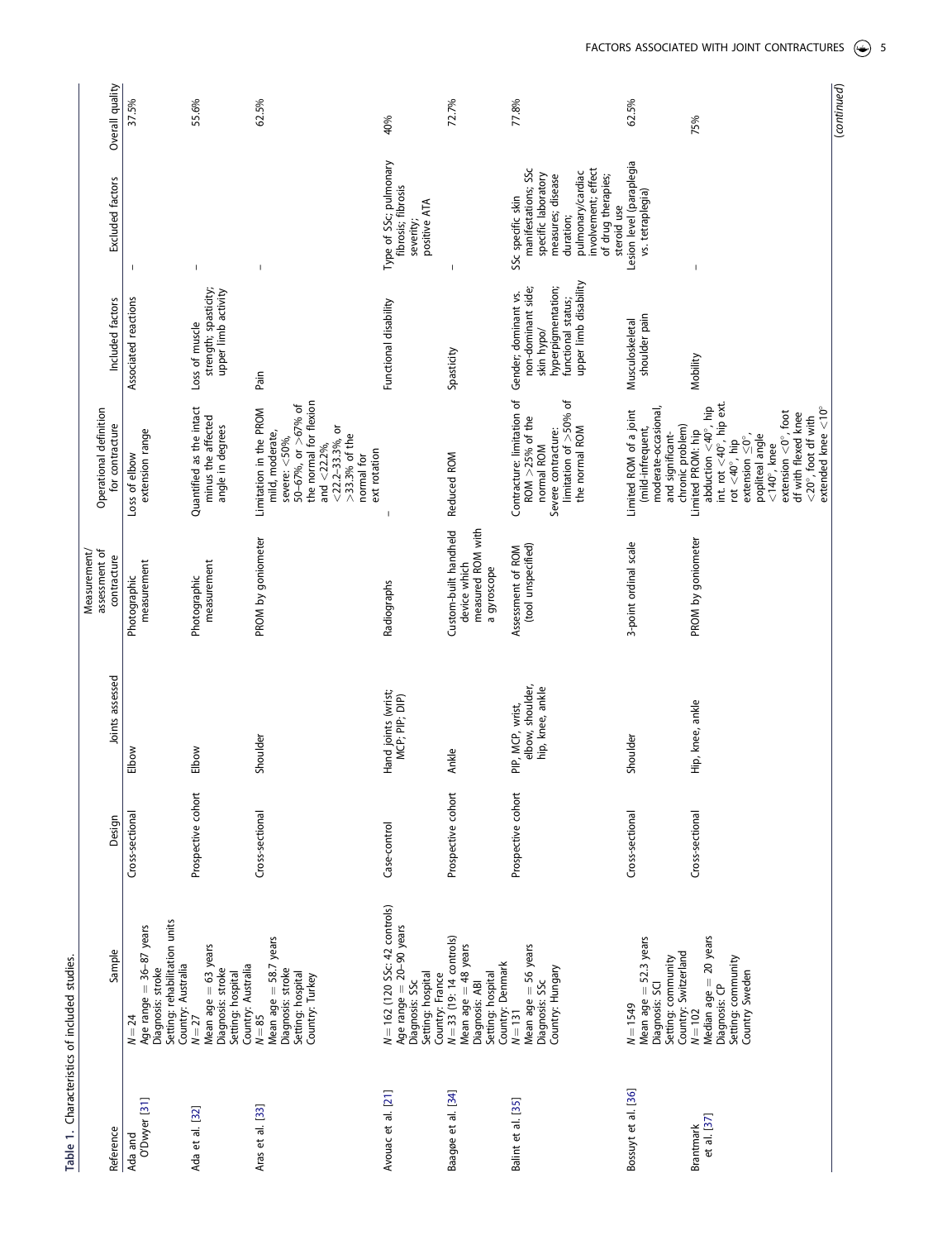| Overall quality                              | 33.3%                                                                                                                  | 66.7%                                                                                       | 87.5%                                                                                                                                                                | 85.7%                                                                                                | 55.6%                                                                                                                                                                           | 77.8%                                                                                             | 57.1%                                                                                    | 66.7%                                                                                                                                                                                                                                         | 77.8%                                                                                                                    | (continued) |
|----------------------------------------------|------------------------------------------------------------------------------------------------------------------------|---------------------------------------------------------------------------------------------|----------------------------------------------------------------------------------------------------------------------------------------------------------------------|------------------------------------------------------------------------------------------------------|---------------------------------------------------------------------------------------------------------------------------------------------------------------------------------|---------------------------------------------------------------------------------------------------|------------------------------------------------------------------------------------------|-----------------------------------------------------------------------------------------------------------------------------------------------------------------------------------------------------------------------------------------------|--------------------------------------------------------------------------------------------------------------------------|-------------|
| Excluded factors                             | manifestations; SSc<br>specific laboratory<br>measures; SSc<br>SSc specific skin<br>disease type                       | radiological severity;<br>surgical factors<br>Duration of OA;<br>valgus/varus<br>deformity; | <b>WOMAC</b> score<br>Knee OA;                                                                                                                                       | $\mathsf I$                                                                                          | admission diagnosis;<br>receiving steroids or<br>severity score<br>Presence of DM;<br>NM blockers;<br>APACHE II                                                                 |                                                                                                   | Mortality                                                                                | neurological status<br>Limb fracture;                                                                                                                                                                                                         | Lesion characteristics;<br>time since injury;<br>level of injury                                                         |             |
| Included factors                             | Age; female gender;<br>functional status<br>ethnicity;                                                                 | weight; height; BMI<br>Age; female gender;                                                  | height; weight; BMI;<br>functional mobility<br>Age; male gender;<br>ethnicity; pain;                                                                                 | Physical restraints                                                                                  | Age; gender duration<br>of IMV; LOS in ICU;<br>LOS in hospital                                                                                                                  | mobilisation in the<br>hospital resource<br>ICU; LOS in ICU;<br>Ambulatory status;<br>utilisation | Age; mobility; self-care;<br>activities; pain;<br>anxiety; QOL                           | Age; spasticity pain;<br>muscle strength                                                                                                                                                                                                      | Age; gender; shoulder<br>pain; spasticity                                                                                |             |
| Operational definition<br>for contracture    | Limitation in ROM >25%<br>of the normal range                                                                          | extension of $>6^{\circ}$ was<br>considered a KFC<br>A lack of full 180° knee               | moderate FC: loss of<br>The inability to extend<br>the knee to 0° was<br>Mild FC: loss of 1-5°;<br>considered a KFC.<br>$6-14^\circ$ ; severe<br>FC: $\geq 15^\circ$ | muscle tissue that<br>Abnormal shortening<br>can decrease the<br>and stiffening of<br>joint ROM      | recorded ROM that is<br>functional limitation<br>contracture: severe<br>short of full range.<br>limitation in ROM<br>Any contracture:<br>Functionally<br>significant<br>causing | Lack of ROM                                                                                       | ROM short of full range,<br>each joint, a<br>functional limitation<br>that can cause for | the baseline measure<br>2: loss of 1/3rd to 2/3rd<br>1: loss of <1/3rd range<br>3: $loss of >2/3rd range$<br>point scale between<br>one point on the 4-<br>An increase of at least<br>and the one-year<br>follow-up.<br>no loss<br>range<br>ö | more was defined as<br>ranges were defined<br>decrease of 10° or<br>Normal shoulder<br>Impaired PROM: a<br>impaired ROM. |             |
| Measurement/<br>assessment of<br>contracture | (from thumb tip to<br>Manual measurement<br>with a plastic tape<br>during extension<br>measure in cm<br>5th digit tip) | ROM by goniometer                                                                           | PROM by goniometer                                                                                                                                                   | Dichotomised as: none,<br>face/neck, shoulder/<br>elbow, hand/wrist,<br>hip/knee, and<br>foot/ankle. | ROM documentation                                                                                                                                                               | ROM documentation                                                                                 | Joint Contracture<br>(ordinal scale)<br>Questionnaire                                    | standardised torque.<br>(2) PROM measured at<br>(1) 4-point ordinal<br>scale.                                                                                                                                                                 | PROM by goniometer                                                                                                       |             |
| Joints assessed                              | Hand                                                                                                                   | Knee                                                                                        | Knee                                                                                                                                                                 | Unspecified                                                                                          | hip, knee, ankle<br>Shoulder, elbow,                                                                                                                                            | hip, knee, ankle<br>Shoulder, elbow,                                                              | hip, knee, ankle<br>Shoulder, elbows,                                                    | hand, knee, ankle<br>forearm, wrist,<br>Shoulder, elbow,                                                                                                                                                                                      | Shoulder                                                                                                                 |             |
| Design                                       | Prospective cohort                                                                                                     | Cross-sectional                                                                             | Cross-sectional                                                                                                                                                      | Cross-sectional                                                                                      | Retrospective cohort                                                                                                                                                            | Retrospective cohort                                                                              | Cross-sectional                                                                          | Prospective cohort                                                                                                                                                                                                                            | Prospective cohort                                                                                                       |             |
| Sample                                       | Setting: community<br>Mean age = 48<br>Diagnosis: SSc<br>Country: USA<br>$N = 219$                                     | Setting: primary care<br>Mean age $= 68.2$<br>Country: Canada<br>Diagnosis: OA<br>$N = 21$  | Setting: primary care<br>Mean age $= 61.5$<br>Diagnosis: OA<br>Country: USA<br>$N = 4796$                                                                            | Setting: Nursing homes<br>Mean age = 80.7<br>Diagnosis: mixed<br>Country: USA<br>$N = 254519$        | Mean age $=$ 59.6<br>Diagnosis: mixed<br>Country: Canada<br>Setting: ICU<br>$N = 155$                                                                                           | Diagnosis: mixed<br>Country: Canada<br>Setting: ICU<br>$Age = 59.6$<br>$N = 155$                  | Mean age $= 61.3$<br>Diagnosis: mixed<br>Country: Canada<br>Setting: ICU<br>$N = 50$     | Country: Australia<br>Setting: hospital<br>43<br>Diagnosis: SCI<br>Mean age =<br>$N = 92$                                                                                                                                                     | Setting: rehabilitation<br>Country: Netherlands<br>Mean age $= 41$<br>Diagnosis: SCI<br>centres<br>$N = 199$             |             |
| Reference                                    | Buni et al. [38]                                                                                                       | Campbell et al. [39]                                                                        | Campbell et al. [40]                                                                                                                                                 | Castle and Engberg [41]                                                                              | Clavet et al. [42]                                                                                                                                                              | Clavet et al. [43]                                                                                | Clavet et al. [44]                                                                       | Diong et al. [17]                                                                                                                                                                                                                             | Eriks-Hoogland et al. [45]                                                                                               |             |

 $6 \quad \circledast$  H. TARIQ ET AL.

Table 1. Continued. **Table 1.** Continued.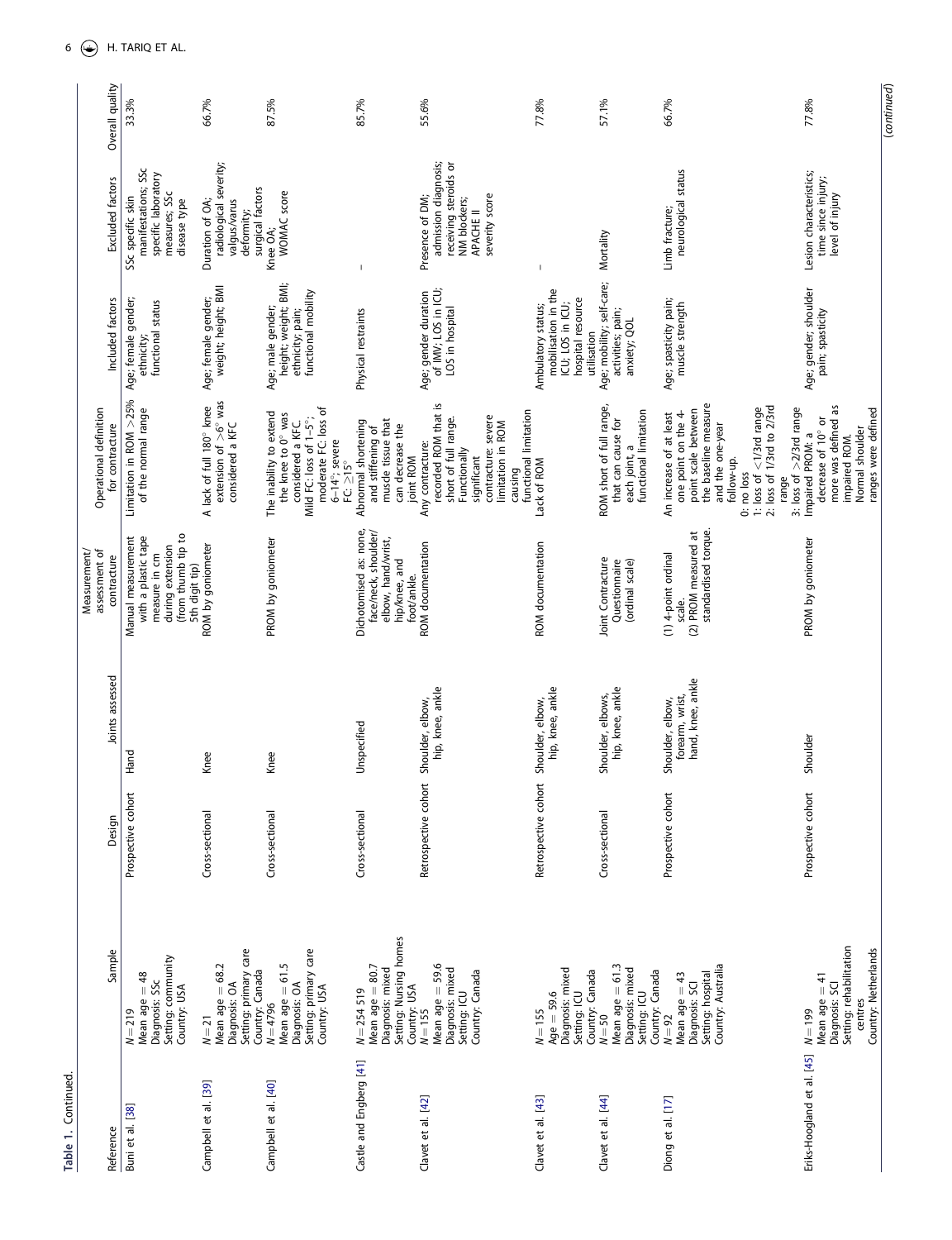| ف<br>⊽<br>⊆<br>Ξ<br>ţ |
|-----------------------|
|                       |
|                       |

| Overall quality                              | 54.5%                                                                                                                         | 62.5%                                                                                                                                                                                                                                                                                                                            | 62.5%                                                                                                                                                                                                                                        | 71.4%                                                                                                                                                                                                                                                                          | 77.8%                                                                                                                                        | 75%                                                                                                      |
|----------------------------------------------|-------------------------------------------------------------------------------------------------------------------------------|----------------------------------------------------------------------------------------------------------------------------------------------------------------------------------------------------------------------------------------------------------------------------------------------------------------------------------|----------------------------------------------------------------------------------------------------------------------------------------------------------------------------------------------------------------------------------------------|--------------------------------------------------------------------------------------------------------------------------------------------------------------------------------------------------------------------------------------------------------------------------------|----------------------------------------------------------------------------------------------------------------------------------------------|----------------------------------------------------------------------------------------------------------|
| Excluded factors                             | Primary goals in active<br>function; onset<br>and passive<br>of stroke                                                        |                                                                                                                                                                                                                                                                                                                                  | Diabetes; length<br>of stump                                                                                                                                                                                                                 | surgical factors; CPM<br>Diabetes; tobacco use;<br>energy fracture;<br>infection; high                                                                                                                                                                                         | Cause of brain injury;<br>severity of brain<br>injury; sepsis                                                                                | Injury level; time<br>post-injury                                                                        |
| Included factors                             | Age; pain                                                                                                                     | independence; ADLs<br>Functional                                                                                                                                                                                                                                                                                                 | Age                                                                                                                                                                                                                                          | Age; male gender                                                                                                                                                                                                                                                               | clonus; duration of<br>IMV; LOS in hospital<br>Age; gender; ethnicity;<br>spasticity; dystonia;                                              | Age; muscle strength;<br>innervation status;<br>independence<br>functional                               |
| Operational definition<br>for contracture    | $\geq$ 3 quarters limitation of<br>movement in at least<br>one segment                                                        | where the participant<br>(degrees lacked from<br>full extension or 0°).<br>starting position, the<br>was unable to reach<br>Knee hyperextension is<br>value was listed as<br>listed as a + value,<br>and limitations in<br>documented as a<br>For any motion<br>negative value<br>the neutral, or<br>extension are<br>a negative | the stump to achieve<br>a full extension.<br>remaining angle for<br>Contracture: unable to<br>stump. Degree of<br>measured as the<br>contracture was<br>fully extend the<br>contracture: a<br>contracture<br>angle $\geq$ 10°<br>Significant | Arthrofibrosis: defined as<br>procedure to restore<br>ADLs as determined<br>inadequate ROM for<br>a requirement for<br>either MUA or an<br>Inadequate ROM<br>$(< 90^\circ$ flexion or<br>invasive surgical<br>by the patient<br>$>10^\circ$ FC) at<br>6 months or<br>movement. | dorsiflexion were $<$ 0°<br>consecutive weekly<br>at knee extension<br>measurements of<br>maximum ankle<br>Ankle contracture<br>present if 2 | 2. Mild contracture: loss<br>of up to 1/3rd range<br>1. No contracture: no<br>loss in range of<br>motion |
| assessment of<br>Measurement/<br>contracture | Composite contracture<br>on a scale of $1-12$ .<br>score - severity of<br>contractures rated                                  | PROM by goniometer                                                                                                                                                                                                                                                                                                               | Unspecified                                                                                                                                                                                                                                  | PROM by goniometer                                                                                                                                                                                                                                                             | PROM by goniometer                                                                                                                           | PROM by goniometer                                                                                       |
| Joints assessed                              | Shoulder, elbow,<br>wrist, hand                                                                                               | forearm, wrist, hip,<br>knee, and ankle<br>Shoulder, elbow,                                                                                                                                                                                                                                                                      | Knee                                                                                                                                                                                                                                         | Knee                                                                                                                                                                                                                                                                           | Ankle                                                                                                                                        | fingers, thumb<br>forearm, wrist,<br>Shoulder, elbow,                                                    |
| Design                                       | Secondary analysis                                                                                                            | Cross-sectional                                                                                                                                                                                                                                                                                                                  | Cross-sectional                                                                                                                                                                                                                              | Retrospective cohort                                                                                                                                                                                                                                                           | Prospective cohort                                                                                                                           | Cross-sectional                                                                                          |
| Sample                                       | in Europe, Pacific Asia,<br>Countries: 22 countries<br>and South America<br>Diagnosis: stroke<br>Mean age $= 57$<br>$N = 456$ | Mean age $= 42.3$<br>Setting: hospital<br>Diagnosis: SCI<br>Country: USA<br>$N = 29$                                                                                                                                                                                                                                             | Diagnosis: transtibial amputees<br>Setting: community<br>Mean age $=$ 55.4<br>Country: Malaysia<br>$N = 50$                                                                                                                                  | Diagnosis: post-operative<br>Setting: trauma centre<br>Mean age $=46.4$<br>tibial fracture<br>Country: USA<br>$N = 186$                                                                                                                                                        | Country: Malaysia<br>Mean age = 38<br>Diagnosis: ABI<br>Setting: NICU<br>$N = 70$                                                            | Setting: medical centre<br>Median age = 52<br>Diagnosis: SCI<br>Country: USA<br>$N = 38$                 |
| Reference                                    | Fheodoroff et al. [46]                                                                                                        | Frye et al. [47]                                                                                                                                                                                                                                                                                                                 | Ghazali et al. [48]                                                                                                                                                                                                                          | Haller et al. [49]                                                                                                                                                                                                                                                             | Hamzah et al. [50]                                                                                                                           | Hardwick et al. [51]                                                                                     |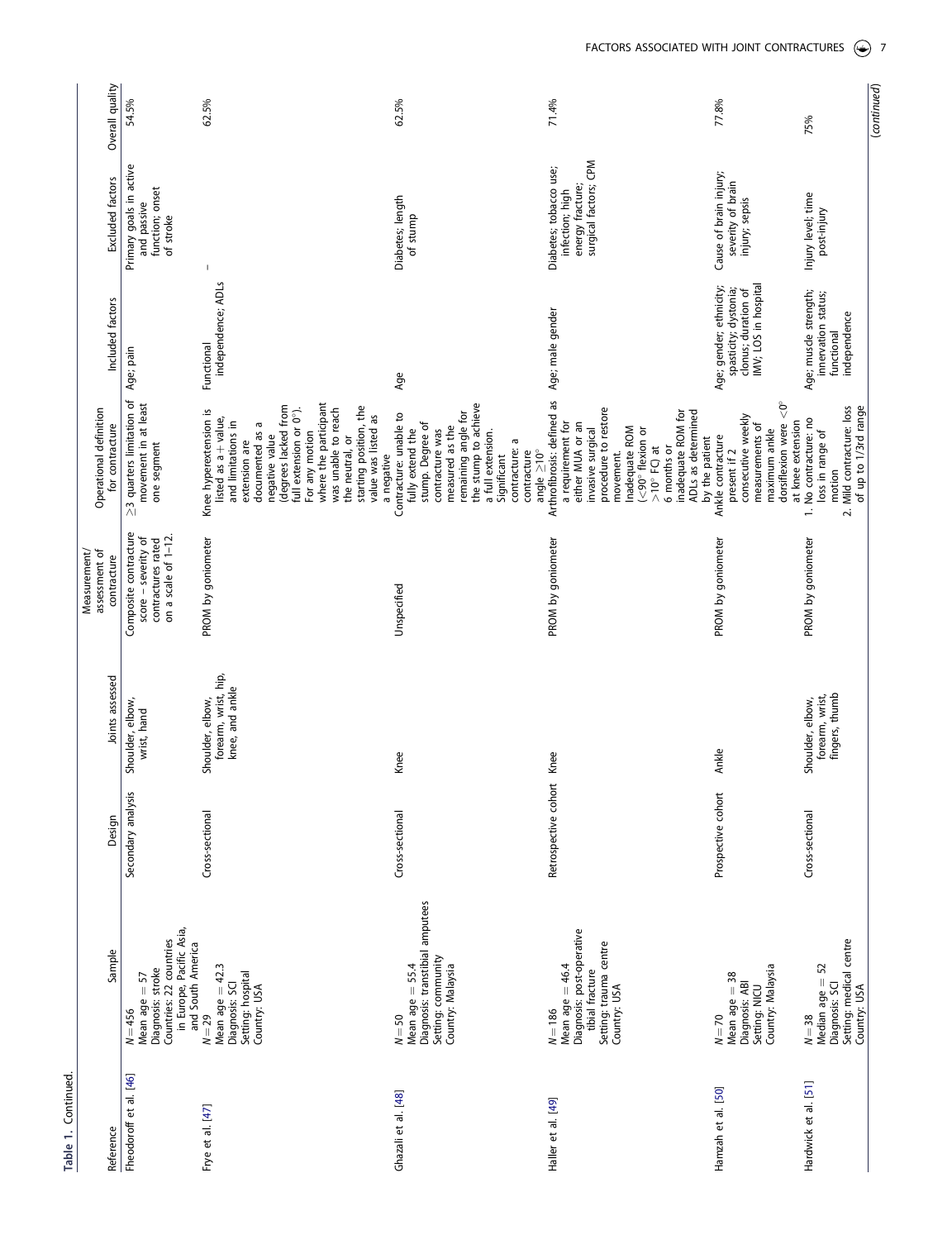| Table 1. Continued      |                                                                                                                       |                      |                                                                          |                                                     |                                                                                                                                                                                                                                                               |                                                                                                                       |                                                                                        |                 |
|-------------------------|-----------------------------------------------------------------------------------------------------------------------|----------------------|--------------------------------------------------------------------------|-----------------------------------------------------|---------------------------------------------------------------------------------------------------------------------------------------------------------------------------------------------------------------------------------------------------------------|-----------------------------------------------------------------------------------------------------------------------|----------------------------------------------------------------------------------------|-----------------|
| Reference               | Sample                                                                                                                | Design               | Joints assessed                                                          | Measurement/<br>assessment of<br>contracture        | Operational definition<br>for contracture                                                                                                                                                                                                                     | Included factors                                                                                                      | Excluded factors                                                                       | Overall quality |
| Harmer et al. [52]      | Mean age = 68<br>Setting: hospital<br>Diagnosis: TKA<br>Country: USA<br>$N = 2243$                                    | Retrospective cohort | Knee                                                                     | ROM documentation                                   | deficit was defined as<br>FC was defined as $>10^{\circ}$<br>Moderate contracture:<br>$loss of 1/3rd - 2/3rd$<br>4. Severe contracture:<br>$loss > 2/3rd$ range<br>extension. Flexion<br>$<$ 90 $^{\circ}$ of flexion<br>short of full<br>range<br>$\ddot{ }$ | Pain                                                                                                                  | $\overline{\phantom{a}}$                                                               | 60%             |
| Hoang et al. [18]       | Setting: community<br>Mean age = 54.8<br>Country: Australia<br>Diagnosis: MS<br>$N = 156$                             | Cross-sectional      | Shoulder, elbow,<br>knee, ankle<br>wrist, hip,                           | 4-point ordinal scale                               | $1 - (mid)$ loss of $\leq$ 1/3rd<br>3 – (severe) loss of $>2/$<br>$2 - (moderate)$ loss of<br>$\leq$ 2/3rd range<br>3rd of range<br>$0 - full range$<br>of range<br>PROM                                                                                      | functional exercise<br>capacity (6-minute<br>Muscle weakness;<br>walk test)                                           | Type of MS; severity<br>of MS                                                          | 75%             |
| İçağası ğlu et al. [53] | Setting: primary care<br>Mean age $= 29.4$<br>Country: Turkey<br>Diagnosis: CP<br>$N = 70$                            | Cross-sectional      | Unspecified                                                              | Unspecified                                         |                                                                                                                                                                                                                                                               | employment status<br>education status;<br>accommodation;<br>Age; mental state;                                        | Comorbidity                                                                            | 62.5%           |
| Kinoshita et al. [54]   | Mean age $= 75$<br>Setting: hospital<br>Country: Japan<br>Diagnosis: TKA<br>$N = 141$                                 | Cross-sectional      | Knee                                                                     | PROM by goniometer                                  | $\overline{\phantom{a}}$                                                                                                                                                                                                                                      | Gender                                                                                                                |                                                                                        | 75%             |
| Kocic et al. [55]       | Mean age = 69.4<br>Setting: hospital<br>Country: Serbia<br>Diagnosis: OA<br>$N = 200$                                 | Cross-sectional      | Hip and knee                                                             | PROM by goniometer                                  | the limited ROM was<br>While returning to the<br>full knee extension,<br>starting position of<br>measured as FC                                                                                                                                               | Self-reported function                                                                                                | $\mathsf I$                                                                            | 87.5%           |
| Koh et al. [56]         | Country: South Korea<br>Mean age = 68<br>Setting: hospital<br>Diagnosis: TKA<br>$N = 556$                             | Retrospective cohort | Knee                                                                     | PROM by goniometer                                  | $FC \geq 10^{\circ}$ of ROM                                                                                                                                                                                                                                   | anterior knee pain;<br>ability to rise from<br>Age; gender; height;<br>chair and climb<br>weight; BMI;<br>stairs; QOL | factors; preoperative<br>WOMAC score; surgical<br>clinical status;<br>AKS score        | 90.9%           |
| Kwah et al. [12]        | Median age = 78<br>Setting: hospital<br>Country: Australia<br>Diagnosis: stroke<br>$N = 200$                          | Prospective cohort   | thumbs, hip, knee, ankle<br>forearm, wrist, fingers,<br>Shoulder, elbow, | point ordinal scale)<br>Contracture scale (4-       | $1 -$ loss of up to $1/3$ rd<br>$2 - loss$ of 1/3rd to 2/<br>3rd of ROM<br>$0 - no$ loss in ROM<br>$3 - loss$ of $>2/3rd$<br>of ROM<br>of ROM                                                                                                                 | motor function; pain<br>strength; spasticity;<br>Age; premorbid<br>function; muscle                                   | Severity of stroke                                                                     | 77.8%           |
| Kwakkenbos et al. [57]  | USA, UK, France, Spain<br>Setting: community<br>Countries: Canada,<br>Mean age = 55.1<br>Diagnosis: SSc<br>$N = 1193$ | Prospective cohort   | Small joints of hands                                                    | Dichotomised as: no/<br>moderate/severe<br>mild and | contractures: no/mild<br>(>25%) limitation<br>moderate/severe<br>Presence of joint<br>$(0-25\%)$ and<br>in ROM                                                                                                                                                | function limitation<br>Hand                                                                                           |                                                                                        | 44.4%           |
| Lam et al. [58]         | Setting: residential<br>long-term care<br>Country: China<br>Mean age $= 83.4$<br>Diagnosis: mixed<br>$N = 1914$       | Prospective cohort   | Shoulder, elbow,<br>hip, knee                                            | present or absent<br>Dichotomised as                | functional limitation in<br>was not reversible on<br>the ROM in either<br>arm or leg, which<br>subsequent<br>assessment<br>$\prec$                                                                                                                            | mobility; inability to<br>dependency in bed<br>walk; chronic pain,<br>limb restraint<br>Age; gender;<br>trunk, or     | Presence of neurologic<br>deterioration in<br>diseases, ROM<br>care needs<br>exercise; | 55.6%           |
|                         |                                                                                                                       |                      |                                                                          |                                                     |                                                                                                                                                                                                                                                               |                                                                                                                       |                                                                                        | (continued)     |

 $8 \quad \circled{\leftrightarrow} \quad H.$  TARIQ ET AL.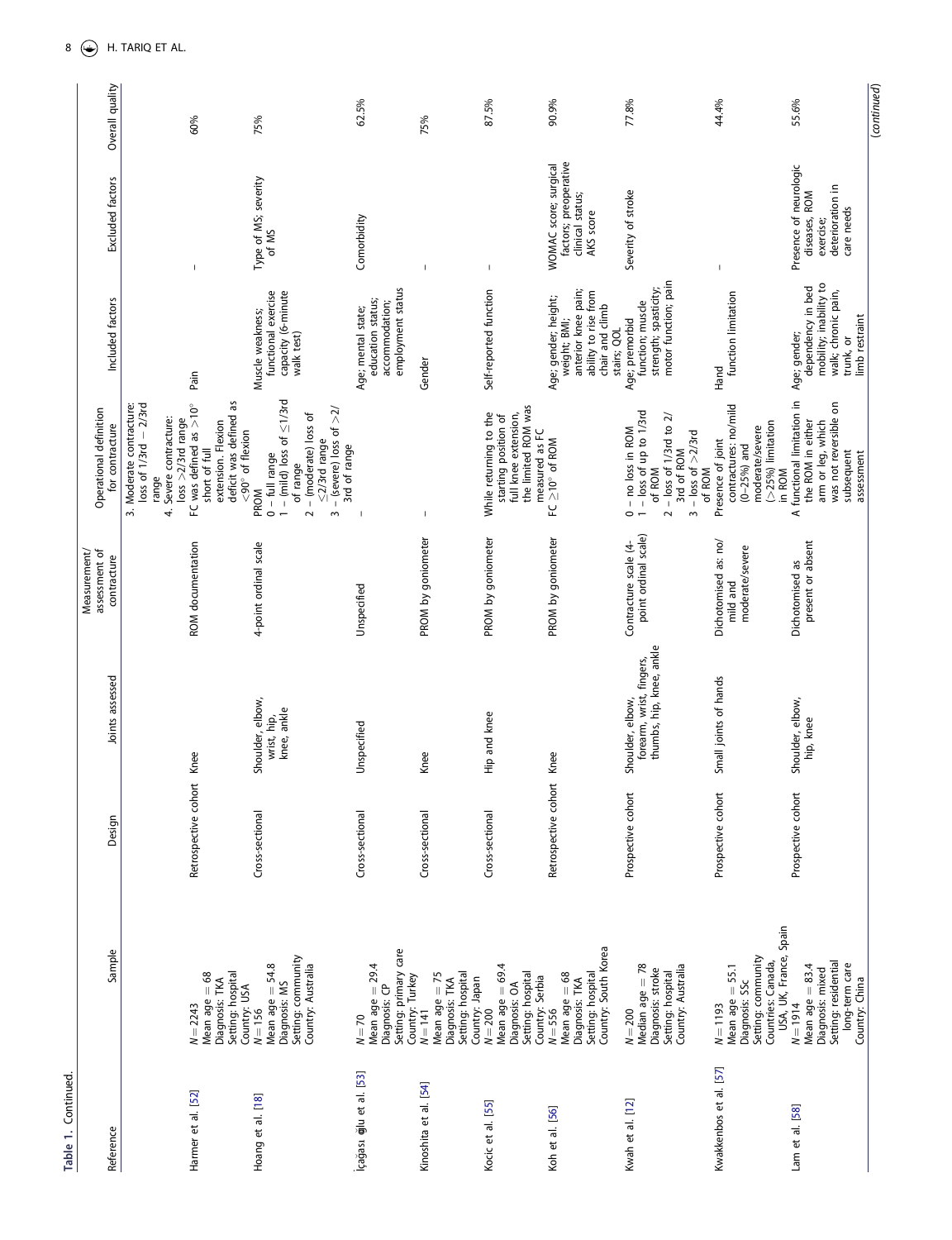| Table 1. Continued     |                                                                                                                                                              |                      |                           |                                                               |                                                                                                                                                                                                                                                                                                                                                                                                                                                                                                                                                   |                                                                                   |                                                                   |                 |
|------------------------|--------------------------------------------------------------------------------------------------------------------------------------------------------------|----------------------|---------------------------|---------------------------------------------------------------|---------------------------------------------------------------------------------------------------------------------------------------------------------------------------------------------------------------------------------------------------------------------------------------------------------------------------------------------------------------------------------------------------------------------------------------------------------------------------------------------------------------------------------------------------|-----------------------------------------------------------------------------------|-------------------------------------------------------------------|-----------------|
| Reference              | Sample                                                                                                                                                       | Design               | Joints assessed           | assessment of<br>Measurement/<br>contracture                  | Operational definition<br>for contracture                                                                                                                                                                                                                                                                                                                                                                                                                                                                                                         | Included factors                                                                  | Excluded factors                                                  | Overall quality |
| Lee et al. [59]        | Country: Australia, Canada,<br>France, Mexico, Spain,<br>Setting: community<br>54.8<br>UK, and USA<br>Diagnosis: SSc<br>Mean age =<br>$N = 2157$             | Cross-sectional      | Unspecified               | Dichotomised as: none-<br>moderate-severe<br>mild and         | contractures: none/<br>(>25%) limitation<br>mild $(525%)$ and<br>moderate/severe<br>Presence of joint<br>in ROM                                                                                                                                                                                                                                                                                                                                                                                                                                   | Pain                                                                              | $\overline{\phantom{a}}$                                          | 87.5%           |
| Malhotra et al. [60]   | rj.<br>Median age = 70.<br>Diagnosis: stroke<br>Setting: hospital<br>Country: UK<br>$N=30$                                                                   | Secondary analysis   | Wrist                     | measured using a<br>custom-built device<br>PROM and stiffness | An increase in stiffness<br>and a reduction<br>in ROM                                                                                                                                                                                                                                                                                                                                                                                                                                                                                             | Arm function                                                                      | J                                                                 | 69.2%           |
| Marchand et al. [61]   | Diagnosis: post-operative<br>Mean age $= 44.3$<br>elbow fracture<br>Country: USA<br>$N = 390$                                                                | Retrospective cohort | Elbow                     | documentation<br>(goniometer)<br><b>ROM</b>                   | flexion contracture<br>Arthrofibrosis: elbow<br>extension arc of<br>>45° or flexion-<br>motion $<$ 100 $^{\circ}$                                                                                                                                                                                                                                                                                                                                                                                                                                 | immobilisation;<br>age; gender<br>Duration of                                     | Tobacco use; diabetes;<br>types of fractures<br>surgical factors; | 81.8%           |
| Matozinho et al. [16]  | Median age = 66<br>Diagnosis: stroke<br>Setting: hospital<br>Country: Brazil<br>$N = 76$                                                                     | Prospective cohort   | elbow, wrist<br>Shoulder, | PROM by goniometer<br>inclinometer<br>and gravity             | obtained within the<br>first 4 weeks and at<br>between measures<br>3-month follow-up<br>Minimum loss of 10°                                                                                                                                                                                                                                                                                                                                                                                                                                       | dexterity; spasticity<br>Upper limb function;<br>muscle strength;<br>pain, manual | $\mathsf I$                                                       | 88.9%           |
| Noonan et al. [62]     | Setting: residential long-term care<br>Mean age = 40<br>Diagnosis: CP<br>Country: USA<br>$N = 77$                                                            | Cross-sectional      | .<br>도                    | unspecified)<br>Hip ROM (tool                                 | Hip FC >30°                                                                                                                                                                                                                                                                                                                                                                                                                                                                                                                                       | Pain; pressure ulcers                                                             | $\mathsf I$                                                       | 50%             |
| Pandyan et al. [63]    | Diagnosis: stroke<br>Setting: hospital<br>Mean age = 64<br>$N = 22$                                                                                          | Secondary analysis   | Wrist                     | PROM measured using<br>built device<br>a custom-              | $\sf I$                                                                                                                                                                                                                                                                                                                                                                                                                                                                                                                                           | Functional recovery                                                               | $\mathsf I$                                                       | 69.2%           |
| Pohl and Mehrholz [15] | Setting: rehabilitation centre<br>Mean age (patients)=58.2<br>Mean age (controls)=50<br>Country: Germany<br>Country: UK<br>N = 110 (50:60)<br>Diagnosis: ABI | Case-control         | Shoulder                  | Manual measurement<br>with a ruler in cm                      | contracture: the hand<br>referent values of the<br>contracture: the hand<br>age- and sex-related<br>in the neck position<br>in the neck position<br>- severe contracture:<br>hand in neck is not<br>underlay is $\leq$ to the<br>is possible, and the<br>is possible, but the<br>$underlay$ is $>$ age-<br>dinically relevant<br>and sex-related<br>3 - no or clinically<br>olecranon and<br>mean distance<br>mean distance<br>olecranon and<br>control group<br>- moderate or<br>between the<br>between the<br>nonrelevant<br>possible<br>$\sim$ | Spasticity                                                                        | duration; diagnosis<br>Illness                                    | 40%             |

(*continued*)

(continued)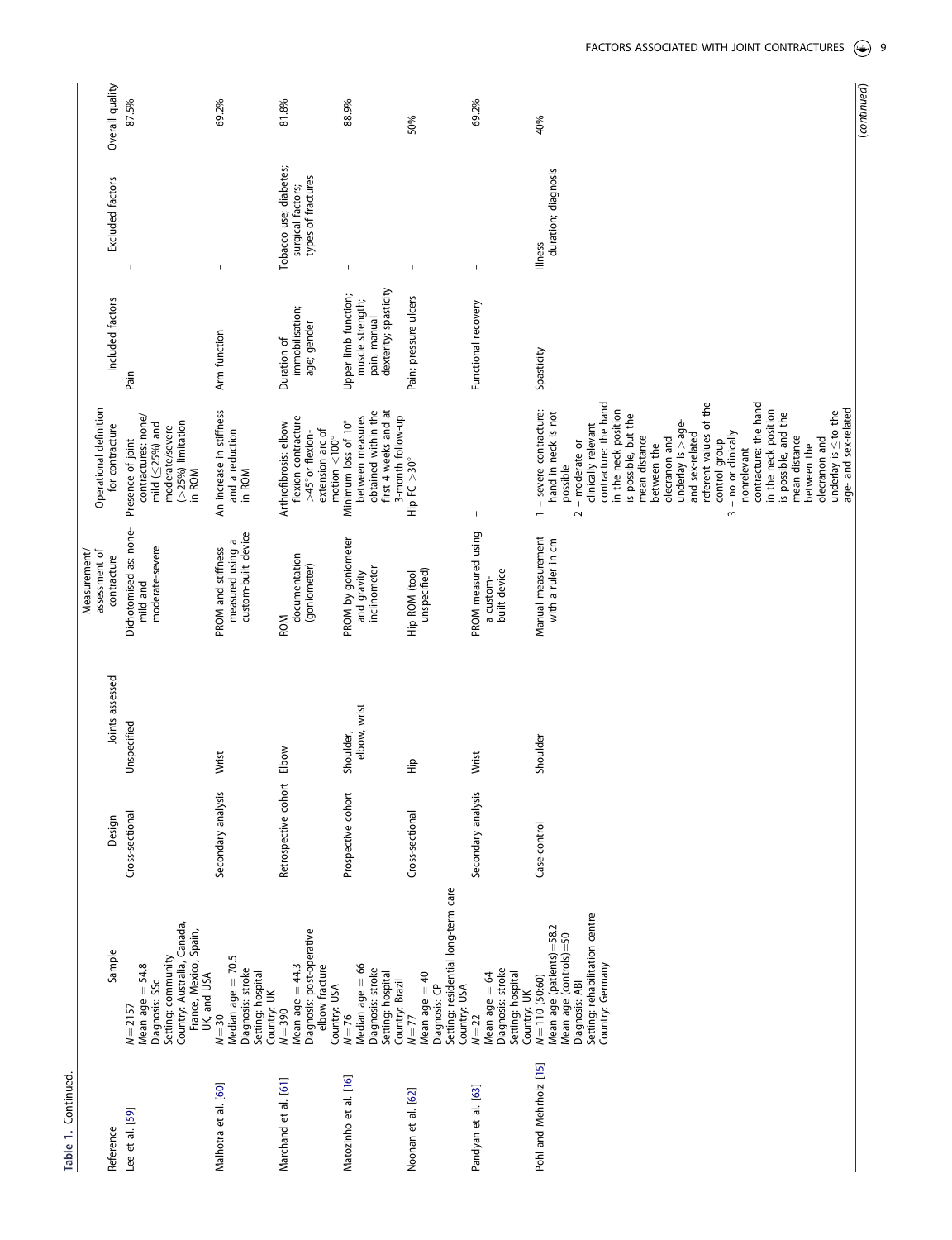| c |
|---|

| Reference             | Sample                                                                                                                                          | Design             | Joints assessed                                          | assessment of<br>Measurement/<br>contracture | Operational definition<br>for contracture                                                                                                             | Included factors                                                                                                                                                                                                      | Excluded factors                                                                       | Overall quality |
|-----------------------|-------------------------------------------------------------------------------------------------------------------------------------------------|--------------------|----------------------------------------------------------|----------------------------------------------|-------------------------------------------------------------------------------------------------------------------------------------------------------|-----------------------------------------------------------------------------------------------------------------------------------------------------------------------------------------------------------------------|----------------------------------------------------------------------------------------|-----------------|
| Pohl et al. [65]      | Setting: unspecified<br>Mean age $= 41$<br>Diagnosis: ABI<br>$N = 55(45:10)$                                                                    | Case-control       | Knee                                                     | measurement<br>Photographic                  | referent values of the<br>Knee joint contractures<br>clinically relevant if<br>normal PROM was<br>were defined as<br>$>10^0$ reduced<br>control group | muscle activity<br>Involuntary                                                                                                                                                                                        | $\mathsf I$                                                                            | 90%             |
| Pua et al. [66]       | Setting: community<br>Country: Germany<br>N = 100<br>Mean age $= 62$<br>Diagnosis: OA                                                           | Cross-sectional    | .<br>도                                                   | PROM by digital<br>inclinometer              | Decreased hip PROM                                                                                                                                    | Physical function;<br>strength; pain<br>muscle                                                                                                                                                                        | $\overline{\phantom{a}}$                                                               | 87.5%           |
| Takai et al. [64]     | Setting: nursing homes<br>Country: Australia<br>N = 171<br>Diagnosis: mixed<br>Mean age:85.4                                                    | Cross-sectional    | Unspecified                                              | Unspecified                                  |                                                                                                                                                       | Pain                                                                                                                                                                                                                  | $\mathbf{I}$                                                                           | 42.9%           |
| Vanderwee et al. [67] | Setting: nursing homes<br>Median age = 87<br>Diagnosis: mixed<br>Country: Japan $N = 235$                                                       | Secondary analysis | Unspecified                                              | Dichotomised as:<br>yes/no                   | $\overline{\phantom{a}}$                                                                                                                              | Pressure ulcers                                                                                                                                                                                                       | $\mathsf I$                                                                            | 53.8%           |
| Vogel et al. [68]     | Countries: USA and Canada<br>Age range $= 24-37$<br>Setting: community<br>Country: Belgium<br>N=216<br>Diagnosis: SCI                           | Cross-sectional    | Elbow, ankle, hip                                        | Interviews                                   |                                                                                                                                                       | muscle weakness<br>Ethnicity; gender;<br>independence;<br>spasticity;<br>functional                                                                                                                                   | follow up; duration<br>Age at injury; age at<br>of injury; level<br>of injury          | 50%             |
| Wagner et al. [9]     | Setting: nursing homes<br>Mean age $= 83.7$<br>Diagnosis: mixed<br>Country: USA<br>$N = 273$                                                    | Secondary analysis | knee, ankle/foot<br>wrist/hand, hip,<br>Shoulder, elbow, | Unspecified                                  |                                                                                                                                                       | Age; gender; ethnicity;<br>symptoms; urinary<br>insurance; nursing<br>physical restraint;<br>functional status;<br>mobility; fall risk;<br>pain; cognition;<br>incontinence;<br>behavioural<br>healthcare<br>home LOS | fracture; use of pain<br>Stroke; arthritis;<br>psychoactive<br>medication;<br>drug use | 71.4%           |
| Wiese et al. [69]     | Setting: scleroderma centres<br>Mean age $=$ 50<br>Diagnosis: SSc<br>Country: USA<br>$N = 200$                                                  | Prospective cohort | wrists, fingers, knees<br>Shoulders, elbows,             | Unspecified                                  |                                                                                                                                                       | disability; QOL<br>Functional                                                                                                                                                                                         | Physician and patient<br>tendon friction<br>global health;<br>rubs; CPK                | 55.6%           |
| Wojeck et al. [70]    | Countries: Australia, Canada,<br>Spain, UK, and USA<br>Setting: community<br>France, Mexico,<br>Mean age = 54.8<br>Diagnosis: SSc<br>$N = 1903$ | Prospective cohort | DIP, MCP, PIP                                            | moderate or severe<br>Dichotomised as:       | $\frac{1}{2}$                                                                                                                                         | Pain                                                                                                                                                                                                                  | I                                                                                      | 44.4%           |

PROM: passive range of motion; SSc: systemic sclerosis; MCP: metacarpophalangeal; PIP: proximal interphalangeal; DIP: distal interphalangeal; ATA: anti-topoisomerase; ABI: acquired brain injury; ROM: range of motion;<br>SCI: PROM: passive range of motion; SSc: systemic sclerosis; MCP: metacarpophalangeal; PIP: proximal interphalangeal; DIP: distal interphalangeal; ATA: anti-topoisomerase; ABI: acquired brain injury; ROM: range of motion; SCI: spinal cord injury; CP; cerebral palsy; USA: United States of America; OA: osteoarthritis; KFC: knee flexion contracture; BMI: body mass index; FC: flexion contracture; WOMAC: Western Ontario and McMaster Universities Arthritis Index; ICU: intensive care unit; IMV: invasive mechanical ventilation; LOS: length of stay; DM: diabetes mellitus; NM: neuromuscular; APACHE: Acute Physiology and Chronic Health Evaluation; QOL: quality of life; ADL: activities of daily living; MUA: manipulation under anaesthesia; CPM: continuous passive motion; NICU: neurosurgical intensive care unit; TKA: total knee arthroplasty; MS: multiple sclerosis; AKS American knee society; UK: United Kingdom; CPK: creatine phosphokinase.

10  $\left(\rightarrowright)$  H. TARIQ ET AL.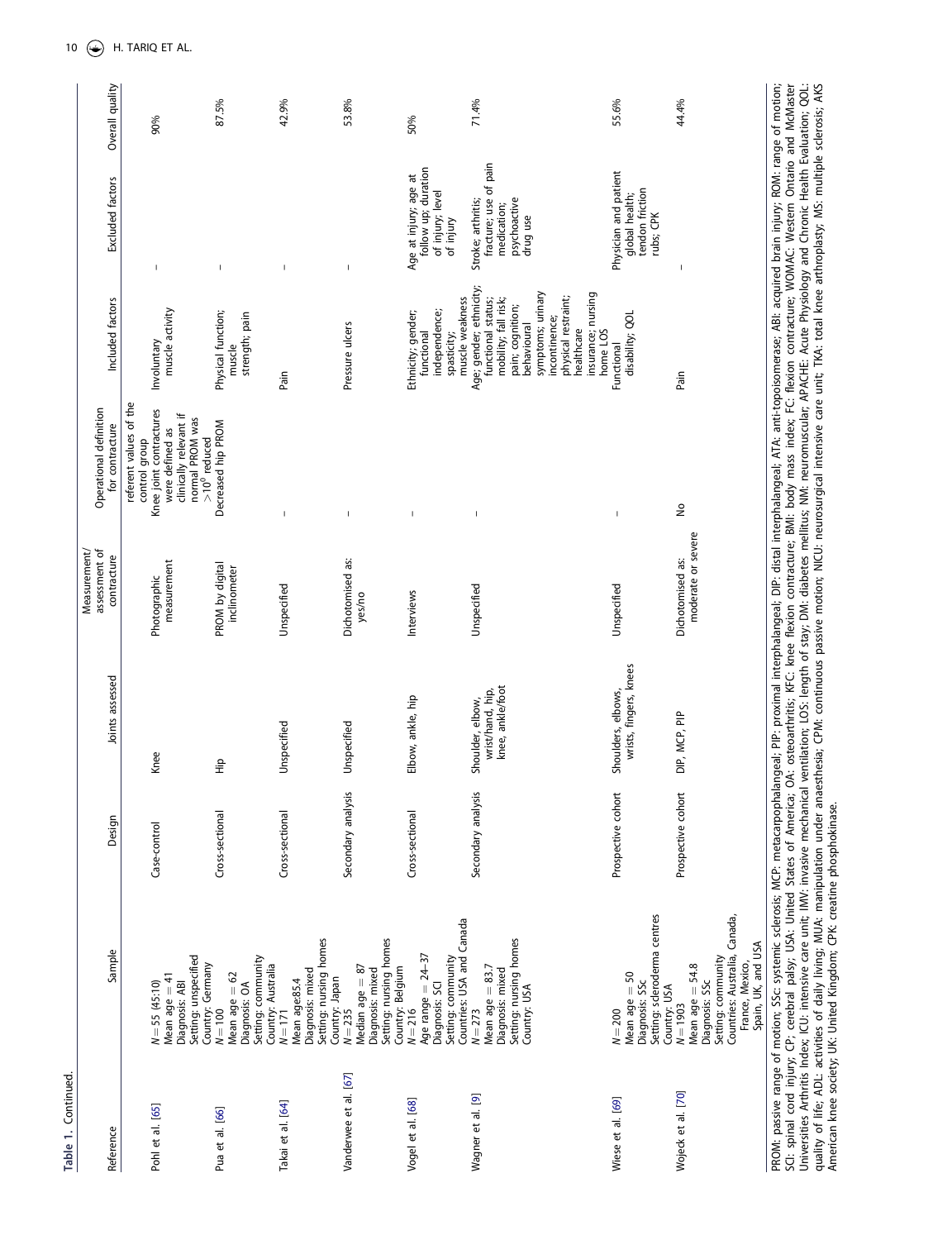[40](#page-16-0),[45,47,49–51](#page-16-0),[54–56,61](#page-17-0)]. Of these, one also utilised a gravity inclinometer along with the goniometer [[16](#page-15-0)]. The second most common mode of identification of contractures was utilisation of either an ordinal or nominal scale to establish the presence and/ or severity of contractures [\[12,](#page-15-0)[17,18,36](#page-16-0),[41](#page-16-0),[44,46](#page-16-0)[,57–59](#page-17-0),[67,70](#page-17-0)] (12 studies). Four studies utilised photographic or radiographic measurement method to identify contractures [\[21,31,32,](#page-16-0)[65\]](#page-17-0); three studies used a custom-built device to measure the PROM [[34](#page-16-0),[60,63](#page-17-0)]; two studies utilised physical examination to assess the PROM [\[35,](#page-16-0)[62\]](#page-17-0); two studies used a manual measurement method [\[15](#page-15-0)[,38](#page-16-0)]; one study used a digital inclinometer to quantify PROM [\[66](#page-17-0)]; one study in addition to using an ordinal scale also assessed PROM of specific joints at standardised torque [\[17](#page-16-0)]. Seven studies documented contractures through the patient medical records [\[42,43,](#page-16-0)[52,61\]](#page-17-0), filled survey responses of participants [[44](#page-16-0),[48](#page-16-0)], and telephonic interviews of patients [\[68](#page-17-0)]. Four studies did not specify the methods used to identify or document contractures [\[9,](#page-15-0)[53](#page-17-0),[64,69](#page-17-0)].

### *Methodological quality*

[Table 2](#page-11-0) provides the risk of bias and quality assessment of the included studies with scores according to the research design. The overall score was calculated for each checklist and expressed in percentage. Ten studies were rated with an average score between 80 and 100% (excellent) [[16,](#page-15-0)[39–41,](#page-16-0)[55,56,59](#page-17-0),[61](#page-17-0),[65,66](#page-17-0)], 22 studies were rated between 60 and 79% (good) [\[9](#page-15-0),[12](#page-15-0),[17,18,33–37](#page-16-0),[43,45–54](#page-16-0),[60,63](#page-17-0)], 13 were rated between 40 and 59% (fair) [\[15,](#page-15-0)[21,32,42,44,](#page-16-0)[57](#page-17-0),[58](#page-17-0),[62,64,67–70](#page-17-0)], and two studies were rated below an average score of 40% (poor) [[31,38\]](#page-16-0). The most common area for high risk of bias for studies with low average scores was the lack or unclear use of valid and reliable tools for outcomes and exposures and the lack of identification of the confounding factors.

### *Identified factors*

A detailed list of factors evaluated in the included studies with their statistical findings is provided in the [Supplementary informa](https://doi.org/10.1080/09638288.2022.2071480)[tion \(B\)](https://doi.org/10.1080/09638288.2022.2071480). The identified factors were broadly grouped into three main domains: sociodemographic factors, physical factors, and proxies for bed confinement. A summary of the review findings according to the evidence is presented in [Table 3.](#page-13-0)

### *Domain 1: sociodemographic factors*

### *Age*

Out of a total of 47, 18 studies included ageing as a potential factor [\[9,12](#page-15-0),[17](#page-16-0),[38–40,42](#page-16-0),[44–46,48–51,](#page-16-0)[53,56,58,61](#page-17-0)] of which two reported a significant association of age with contractures [\[40,46](#page-16-0)]. In two studies, the association depended on specific planes of movement [\[17,45\]](#page-16-0), e.g., significant association with shoulder flexion and abduction but not external rotation [[45](#page-16-0)]. One study demonstrated no significant association between age and the severity of contracture but a moderate positive correlation with any contracture [\[51\]](#page-16-0). One study demonstrated that older age was an independent risk factor for the development of a new contracture for participants who already had a contracture [[58\]](#page-17-0). The remaining 12 studies failed to establish any significant association of contractures with age [\[9,12,](#page-15-0)[38](#page-16-0),[39,42,44,48–50](#page-16-0)[,53,56,61](#page-17-0)].

# *Gender*

Fourteen studies included gender as a possible associated factor [\[9,](#page-15-0)[35,38–40,42,45,49](#page-16-0),[50](#page-16-0)[,54,56,58,61,68\]](#page-17-0). Of these, 12 studies found no association of either gender with contractures. One study demonstrated that males are more likely to develop new joint contracture through univariate analysis, but multivariate analysis showed that the male gender was not an independent risk factor for contractures [[58](#page-17-0)]. One study found no correlation of contractures with gender after TKA; however, it demonstrated that the recurrence rate of flexion contracture (FC) after TKA was significantly higher in males than in females [[54\]](#page-17-0).

#### *Ethnicity*

Five studies evaluated ethnicity as a potential factor [\[9,](#page-15-0)[38,40](#page-16-0),[50](#page-16-0)[,68](#page-17-0)]. One study identified a statistically significant association between the occurrence of contractures among African American participants compared to white American participants [\[9\]](#page-15-0). The remaining four studies found no association with the ethnic backgrounds of participants [[38](#page-16-0),[40](#page-16-0),[50](#page-16-0)[,68](#page-17-0)].

### *Weight, height, and body mass index*

Three studies investigated weight, height, and body mass index (BMI) as potential factors [\[39,40](#page-16-0)[,56\]](#page-17-0). One study reported that participants with FC were heavier, taller, and had a greater BMI than those without FC [\[40](#page-16-0)]. The remaining two studies reported no association with contractures [\[39](#page-16-0)[,56](#page-17-0)].

#### *Education and employment status*

One study evaluated the association of education status (illiterate, literate, primary school, high school, or university graduate) and employment status (unemployed, working part-time, or working full-time) with joint contractures and reported moderate correlations for both [\[53\]](#page-17-0).

# *Accommodation*

One study evaluated accommodation (whether the participants lived alone, with their family, spouse, or caregiver) as an associated factor for joint contractures and reported no significant correlation [\[53](#page-17-0)].

### *Laterality*

One study evaluated laterality (dominant vs. non-dominant side) as a potential factor and reported a significant positive association with small hand contractures [\[35](#page-16-0)].

#### *Healthcare insurance*

One study evaluated healthcare insurance as a potential factor in nursing homes and reported that residents with healthcare insurance (Medicaid) were significantly more likely to have contractures [\[9\]](#page-15-0).

### *Domain 2: physical factors*

#### *Functional ability*

Functional ability in this review is operationally defined as the ability to perform basic and instrumental ADLs. Nineteen studies evaluated the association of functional ability with contractures [\[9,12,16](#page-15-0),[21,32,35,38,44,46,47,51,](#page-16-0)[55–57,60,63,66,68](#page-17-0),[69](#page-17-0)]. Fourteen studies reported significant association of poor or reduced overall functional ability with contractures [[9,16](#page-15-0)[,21,32,35,38,](#page-16-0) [46,47](#page-16-0),[51](#page-16-0),[55,57,60,63,66\]](#page-17-0). Among others, Kwah et al. [[12](#page-15-0)] reported a significant association of contractures with poor combined upper limb motor function and "sit-to-stand" activity but did not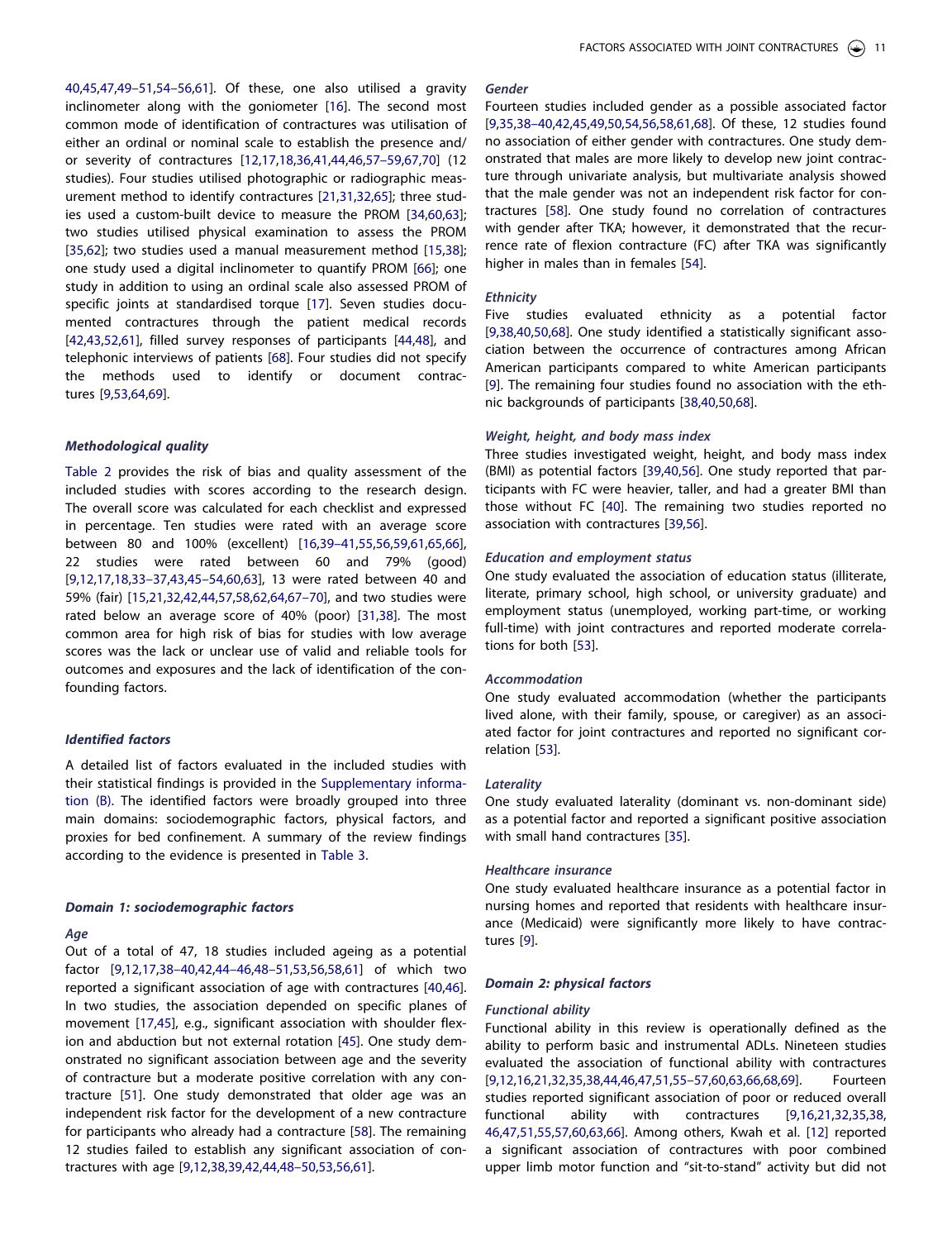<span id="page-11-0"></span>

| Checklist for randomised controlled trials                           |                                                   |                                                        |                                                               |                               |                              |                                                                |                                                       |                                                               |                                                        |                                          |                                                          |                                              |                                           |                                                             |                         | €               |
|----------------------------------------------------------------------|---------------------------------------------------|--------------------------------------------------------|---------------------------------------------------------------|-------------------------------|------------------------------|----------------------------------------------------------------|-------------------------------------------------------|---------------------------------------------------------------|--------------------------------------------------------|------------------------------------------|----------------------------------------------------------|----------------------------------------------|-------------------------------------------|-------------------------------------------------------------|-------------------------|-----------------|
|                                                                      | Randomisation<br>ā                                | Allocation<br>S.                                       | Baseline<br>similarity<br>Ġ.                                  | Participant<br>blinding<br>đ. | Therapist<br>blinding<br>G5. | Accessor<br>blinding<br>Q6.                                    | treatment<br>Identical<br>of both<br>groups<br>ð      | Follow-up<br>$\overline{Q}$ 8.                                | Intention<br>to treat<br>8                             | Outcomes in<br>both groups<br>Q10.       | outcomes<br>Valid and<br>reliable<br>$\overline{c}$      | Statistical<br>analysis<br>Q <sub>12</sub> . | design<br>$rac{13}{110}$                  | Total<br>score                                              | % Score                 | H. TARIQ ET AL. |
| Vanderwee et al. [67]<br>Malhotra et al. [60]<br>Pandyan et al. [63] | $\mathord{\succ} \mathord{\succ} \mathord{\succ}$ | > z >                                                  | $\mathord{\succ} \mathord{\succ} \mathord{\succ}$             | zzz                           | $z \overline{z}$             | > z >                                                          | $>\,>$                                                | > z >                                                         | $>$ z z                                                | ≻<br>$>$ $>$                             | $z \succ z$                                              | $z \succ$                                    | $>\,>$                                    | ers<br>252                                                  | 53.8%<br>69.2%<br>69.2% |                 |
| Checklist for cohort studies                                         |                                                   |                                                        |                                                               |                               |                              |                                                                |                                                       |                                                               |                                                        |                                          |                                                          |                                              |                                           |                                                             |                         |                 |
|                                                                      | Q1. Similarity<br>of groups                       | Q2. Similarity<br>of exposures                         | and reliable<br>exposures<br>Q3. Valid                        | Confoundin<br>Factors<br>đ.   | g                            | Strategies to deal<br>with confounding<br>factors<br>Ś         | outcome at<br>the start<br>of study<br>Free of<br>Q6. | Valid and<br>outcomes<br>reliable<br>ò.                       | follow up<br>Sufficient<br>8.                          | to follow up<br>Reasons<br>to loss<br>පි | incomplete<br>Strategies<br>follow up<br>address<br>Q10. |                                              | Statistical<br>analysis<br>$\overline{a}$ |                                                             |                         |                 |
| Ada et al. [32]                                                      | ₹                                                 | ≨                                                      |                                                               | ≻                             |                              |                                                                |                                                       |                                                               |                                                        | z                                        |                                                          |                                              | z                                         | 5/9                                                         | 55.6%                   |                 |
| Baagøe et al. [34]<br>Balint et al. [35]                             | ≨<br>≻                                            | ≨                                                      |                                                               | ≻                             |                              |                                                                | z<br>⊃                                                | ≻                                                             |                                                        | ≻<br>≻                                   |                                                          |                                              | $z \succ$                                 |                                                             | 77.8%<br>72.7%          |                 |
| Buni et al. [38]                                                     |                                                   | ≨≨                                                     |                                                               |                               |                              |                                                                |                                                       | ⊃                                                             |                                                        |                                          |                                                          |                                              |                                           |                                                             | 33.3%                   |                 |
| Clavet et al. [42]                                                   | ≨≨                                                | $\left. \right.$                                       |                                                               |                               |                              |                                                                | コココヱヱココン                                              | $\supset \supset \succ$                                       | ≻                                                      |                                          |                                                          |                                              | $\succ$<br>≻                              |                                                             | 55.6%                   |                 |
| Clavet et al. [43]<br>Diong et al. [17]                              | $\succ$                                           |                                                        |                                                               |                               |                              |                                                                |                                                       |                                                               | ≻                                                      |                                          |                                                          |                                              | ≻                                         |                                                             | 77.8%<br>66.7%          |                 |
| Eriks-Hoogland et al. [45]                                           |                                                   |                                                        |                                                               |                               |                              |                                                                |                                                       |                                                               | ≻                                                      |                                          |                                                          |                                              | $\succ$                                   |                                                             | 77.8%                   |                 |
| Fheodoroff et al. [46]<br>Haller et al. [49]                         | $55552$ $\rightarrow$ $55$ $\rightarrow$          | $55222$ $\rightarrow$ $55$ $\rightarrow$ $\rightarrow$ |                                                               |                               |                              |                                                                |                                                       |                                                               | ≻<br>≻                                                 |                                          |                                                          |                                              | $\succ$<br>$\succ$                        |                                                             | 66.7%<br>71.4%          |                 |
| Hamzah et al. [50]                                                   |                                                   |                                                        |                                                               |                               |                              |                                                                |                                                       |                                                               | ≻                                                      |                                          |                                                          |                                              | ≻                                         |                                                             | 77.8%                   |                 |
| Harmer et al. [52]                                                   |                                                   |                                                        | ≻                                                             |                               |                              |                                                                | $\supset$ $\succ$                                     |                                                               | ≻<br>≻                                                 |                                          |                                                          |                                              | ≻                                         |                                                             | 60%                     |                 |
| Kwah et al. [12]<br>Koh et al. [56]                                  |                                                   |                                                        | ><br>$\succ$                                                  |                               |                              |                                                                |                                                       |                                                               |                                                        |                                          |                                                          |                                              | $\succ$<br>$\succ$                        | 7/9                                                         | 90.9%<br>77.8%          |                 |
| Kwakkenbos et al. [57]                                               |                                                   |                                                        | ≻                                                             |                               |                              |                                                                | $\supset$                                             |                                                               | $\mathbb{b}$ $\mathbb{b}$                              |                                          |                                                          |                                              | ≻                                         | 4/9                                                         | 44.4%                   |                 |
| Lam et al. [58]                                                      |                                                   |                                                        | $\supset$                                                     |                               |                              |                                                                |                                                       |                                                               | ≻                                                      |                                          |                                                          |                                              | ≻                                         | $\frac{2}{6}$<br>9/11                                       | 55.6%                   |                 |
| Matozinho et al. [16]<br>Marchand et al. [61]                        |                                                   |                                                        | $\succ$<br>≻                                                  |                               |                              |                                                                | $>$ $>$ $>$                                           |                                                               | ≻<br>≻                                                 |                                          |                                                          |                                              | ≻<br>$\succ$                              | 8/8                                                         | 81.8%<br>88.9%          |                 |
| Wojeck et al. [70]<br>Wiese et al. [69]                              | ≨≨≨                                               | ≨≨≨                                                    | ≻                                                             |                               |                              |                                                                | ヱコ                                                    | > z > > z > z z z > > p p                                     | ≻                                                      | z>>>>> { >>>>> = { > >>>                 | zz>zzz>>⊃{>{>>>z{zzzz                                    |                                              | ≻                                         | 5/9<br>4/9                                                  | 55.6%<br>44.4%          |                 |
| Checklist for case-control studies                                   |                                                   |                                                        |                                                               |                               |                              |                                                                |                                                       |                                                               |                                                        |                                          |                                                          |                                              |                                           |                                                             |                         |                 |
|                                                                      | Q1. Similarity<br>of groups                       | Q2. Matching                                           | Q3. Same criteria<br>and controls<br>for cases                | reliable                      | exposures<br>Q4. Valid and   | measured same<br>way for cases<br>Q5. Exposure<br>and controls |                                                       | Confounding factorsconfounding factors reliable outcomes<br>ఠ | Q7. Strategies for                                     | Q8. Valid and                            |                                                          | Exposure period<br>Q9. Length of             |                                           | Statistical analysis Total score % Score<br>Q <sub>10</sub> |                         |                 |
| Avouac et al. [21]                                                   |                                                   |                                                        |                                                               |                               | $\succ$                      |                                                                |                                                       |                                                               |                                                        |                                          |                                                          |                                              |                                           | ≻                                                           | 4/10                    | 40%             |
| Pohl and Mehrholz [15]<br>Pohl et al. [65]                           | > z >                                             | z z >                                                  | z z >                                                         |                               | $>$ $>$                      | $>\,>$                                                         |                                                       | ⊃z≻                                                           | ⊃z≻                                                    | $z \rangle$                              |                                                          | コココ                                          |                                           | $>$ $>$                                                     | 4/10<br>9/10            | 40%<br>90%      |
| Checklist for quasi experimental studies                             |                                                   |                                                        |                                                               |                               |                              |                                                                |                                                       |                                                               |                                                        |                                          |                                                          |                                              |                                           |                                                             |                         |                 |
|                                                                      | Q1. Clear cause<br>and effect                     | Baseline similarity<br>S.                              | Q3. Similarity of<br>treatment/care<br>than exposure<br>other |                               | Q4. Control group            | measurements<br>Q5. Multiple                                   |                                                       | Q6. Follow-up                                                 | way in comparisons<br>measured in same<br>Q7. Outcomes |                                          | reliable outcomes<br>Q8. Valid and                       |                                              | Statistical analysis<br>පි                | Total score                                                 | % Score                 |                 |
| Wagner et al. [9]                                                    | $\succ$                                           | $\succ$                                                | ≸                                                             |                               | z                            | ≻                                                              |                                                       | ≻                                                             | ≨                                                      |                                          | z                                                        |                                              | $\succ$                                   | 5/7                                                         | 71.4%                   |                 |

**Table 2.** Quality of evidence of included studies.

Table 2. Quality of evidence of included studies.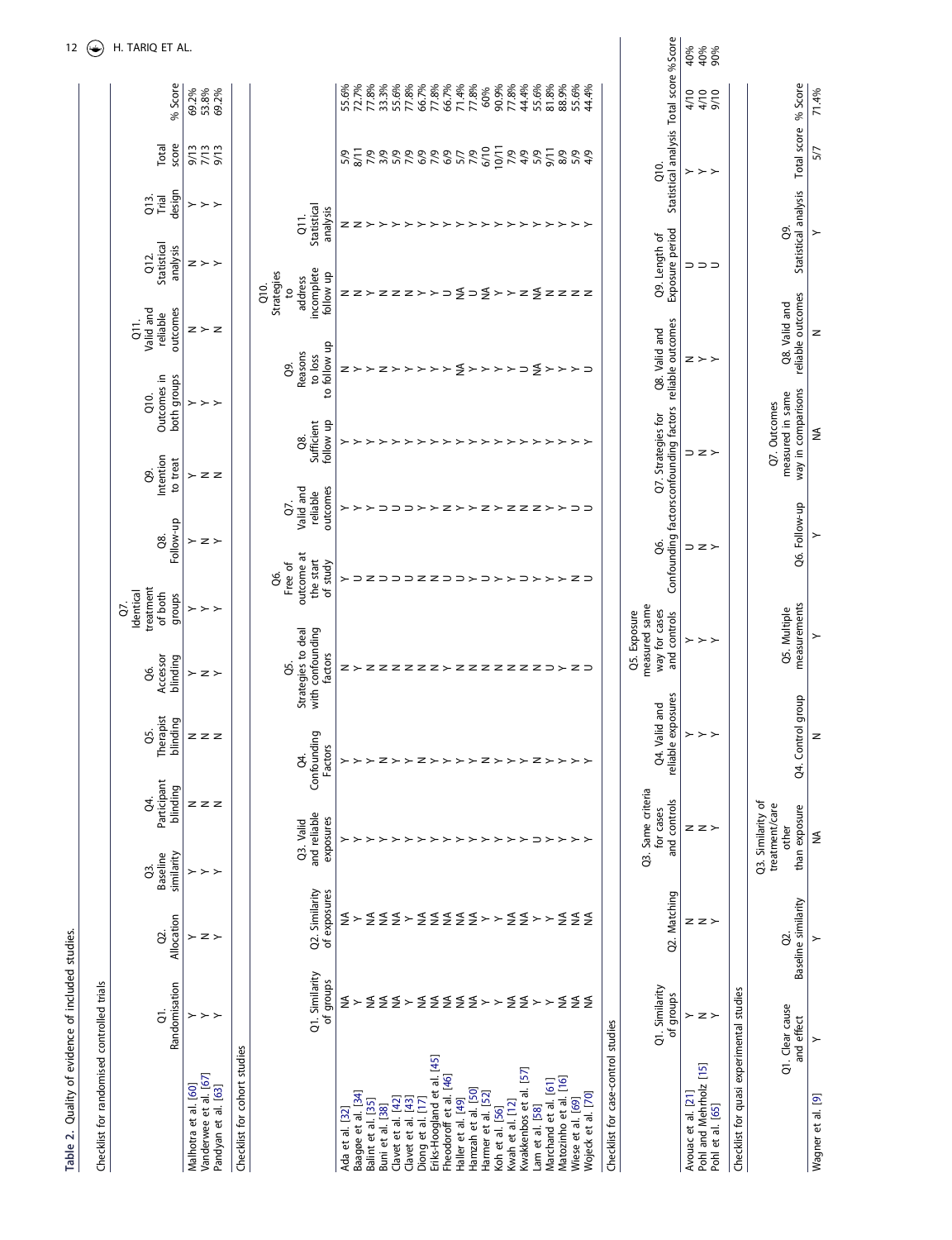| ì<br>i<br>T             |
|-------------------------|
| -wtical cross-sectional |
| .or analytic            |
|                         |
|                         |

|                                | Q1. Clearly defined | Q2. Description of   | and<br>Q3. Valid  | Q4. Standard<br>measurement<br>criteria for | Ğ.                        | Q6. Strategies for  | Q7. Valid and     | 88.                  |                                                                                                  |         |
|--------------------------------|---------------------|----------------------|-------------------|---------------------------------------------|---------------------------|---------------------|-------------------|----------------------|--------------------------------------------------------------------------------------------------|---------|
|                                | inclusion criteria  | subjects and setting | reliable exposure | of condition                                | Confounding factors       | confounding factors | reliable outcomes | Statistical analysis | Total score                                                                                      | % Score |
| da and O'Dwyer [31             |                     |                      |                   |                                             |                           |                     | z                 |                      |                                                                                                  |         |
| Aras et al. [33]               |                     |                      |                   |                                             |                           |                     |                   |                      |                                                                                                  |         |
| Bossuyt et al. [36]            |                     |                      | z                 |                                             |                           |                     |                   |                      |                                                                                                  |         |
| Brantmark et al.               |                     |                      |                   |                                             |                           |                     |                   |                      | s v v v 9 v 1 v 9 4 v v 9 9 v 9 v 9 1 v 4 v 4 4<br>8 8 8 8 8 8 7 1 - 8 8 8 8 8 8 8 8 8 8 8 8 7 8 |         |
| Campbell et al. [39]           |                     |                      |                   |                                             |                           |                     |                   |                      |                                                                                                  |         |
| Campbell et al. [40]           |                     |                      |                   |                                             |                           |                     |                   |                      |                                                                                                  |         |
| Castle and Engberg [41]        |                     |                      |                   |                                             |                           |                     |                   |                      |                                                                                                  |         |
| lavet et al. [44]              |                     |                      |                   | ≨≨⊃                                         |                           |                     |                   |                      |                                                                                                  |         |
| rye et al. [47                 |                     |                      |                   |                                             |                           |                     |                   |                      |                                                                                                  |         |
| shazali et al. [48]            |                     |                      |                   | $\rightarrow$                               | $Z \succ Z Z Z$           | z                   | z                 |                      |                                                                                                  |         |
| lardwick et al. [51]           |                     |                      |                   | $\rightarrow$                               |                           | $\geq$              | >                 |                      |                                                                                                  |         |
| loang et al. [18]              |                     |                      |                   | $\rightarrow$                               |                           |                     | د -               |                      |                                                                                                  |         |
| çağası <b>ğ</b> lu et al. [53] |                     |                      |                   |                                             |                           | z                   |                   |                      |                                                                                                  |         |
| Gnoshita et al. [54]           |                     |                      |                   |                                             | z                         | $\geq$              | ٠                 |                      |                                                                                                  |         |
| Kocic et al. [55]              |                     |                      |                   | $\supset$ $\succ$                           | $\mathbb{b}$ $\mathbb{b}$ |                     | >                 |                      |                                                                                                  |         |
| ee et al. [59]                 |                     |                      |                   |                                             |                           | د .                 | . z               |                      |                                                                                                  |         |
| Voonan et al. [62]             |                     |                      |                   | $\rightarrow$                               | z                         |                     |                   |                      |                                                                                                  |         |
| Pua et al. [66]                |                     |                      | >                 | ≻                                           | $\succ$                   | $\overline{ }$      | ZZZ               |                      |                                                                                                  |         |
| 「akai et al. [64]              |                     |                      | $\overline{ }$    | ≨≻                                          | z                         | z                   |                   |                      |                                                                                                  |         |
| Vogel et al. [68]              |                     |                      | z                 |                                             | z                         |                     |                   |                      |                                                                                                  |         |
| Average % score                |                     |                      |                   |                                             |                           |                     |                   |                      |                                                                                                  |         |
|                                |                     |                      |                   |                                             |                           |                     |                   |                      |                                                                                                  |         |

Y: yes; N: no; U: unclear; NA: not applicable. Y: yes; N: no; U: unclear; NA: not applicable.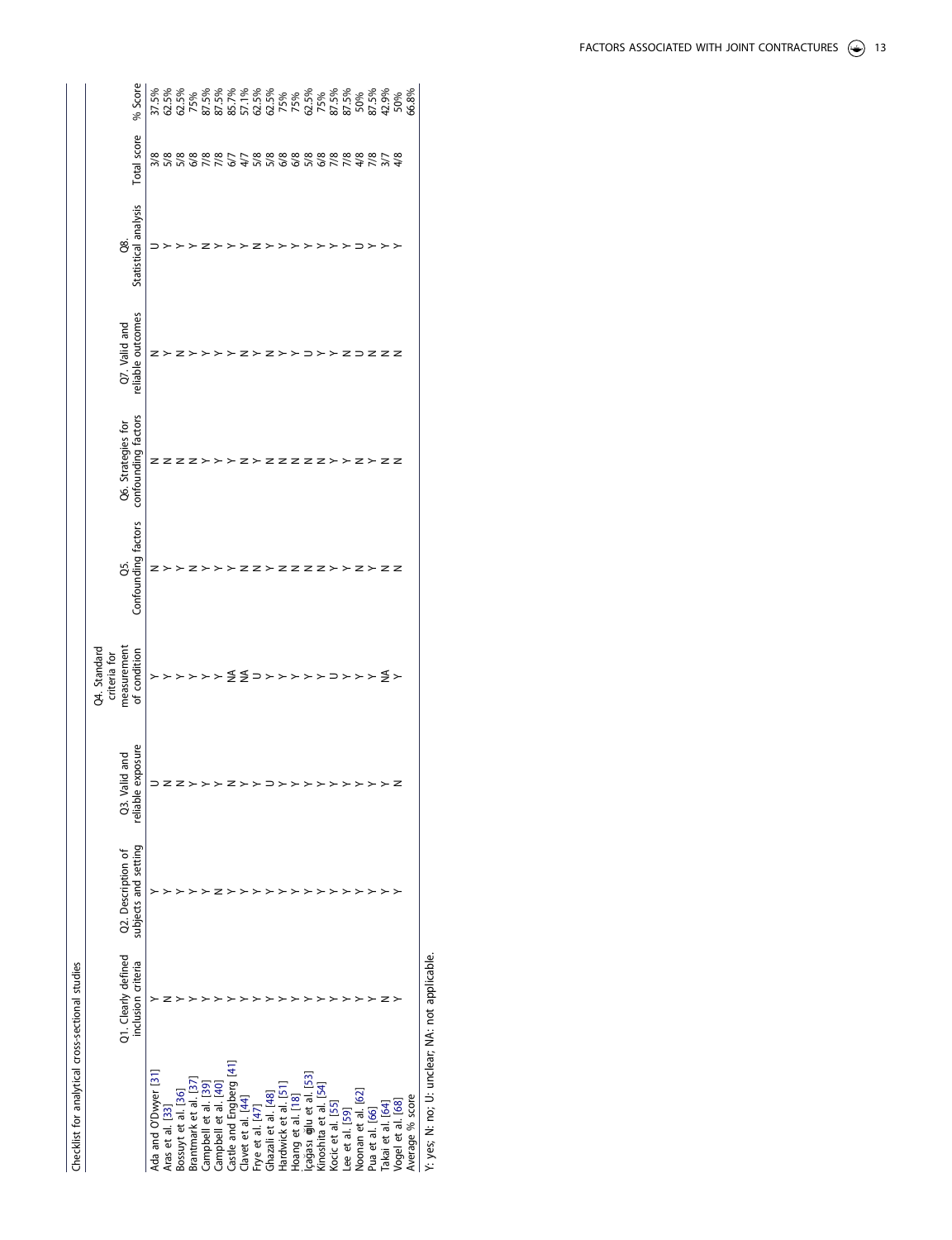<span id="page-13-0"></span>**Table 3.** Summary of review findings.

| Evidence for association with contractures | <b>Factors</b>                                                                                                                                                                                                                                                 |
|--------------------------------------------|----------------------------------------------------------------------------------------------------------------------------------------------------------------------------------------------------------------------------------------------------------------|
| Consistent evidence                        | <b>Bed confinement</b><br>Functional ability<br>Muscle weakness<br>Pain<br>Physical mobility                                                                                                                                                                   |
| Inconsistent evidence                      | Age<br>Spasticity                                                                                                                                                                                                                                              |
| Weak evidence                              | Gender<br>Ethnicity<br>Height<br>Weight<br><b>BMI</b><br>Laterality<br>Education and employment status<br>Healthcare insurance<br>Level of cognition<br>Clonus<br>Spastic dystonia<br>Ethnicity<br>Urinary incontinence<br>Pressure ulcers<br>Manual dexterity |
| No evidence                                | Accommodation status<br>Involuntary muscle activity<br>Anxiety<br>Behavioural symptoms<br>Quality of life                                                                                                                                                      |

report any significant relationship between reduced walking function and contracture. Two studies reported differences between the types of joints affected by lack of function; Vogel et al. [[68](#page-17-0)] reported a significant association of poor functional ability with hip and elbow contractures but not with ankle contractures. The remaining three studies did not report any significant association of functional ability with contractures [[44](#page-16-0)[,56,69](#page-17-0)].

# *Pain*

Of the 18 studies that examined the relationship of pain with contractures [[9,12,16,](#page-15-0)[17,33,36](#page-16-0),[39,44–46,](#page-16-0)[52](#page-17-0),[56,58,59,62,64,66,70\]](#page-17-0), 13 reported significant association between pain and contractures [\[9](#page-15-0),[16](#page-15-0),[33,36,39,45,46](#page-16-0)[,56,59,62,64,66](#page-17-0),[70](#page-17-0)]; one reported that the association depended on specific plane of movement, i.e., significant association with ankle dorsiflexion but not with wrist and elbow extension [[12\]](#page-15-0). The remaining four studies did not report any significant association of pain with contractures [[17,44,](#page-16-0)[52,58](#page-17-0)].

### *Muscle weakness*

Nine studies evaluated the association of muscle weakness with contractures [[12,16–18](#page-15-0)[,32,45,51,](#page-16-0)[66](#page-17-0),[68](#page-17-0)]. Eight out of nine studies reported significant association of contractures with muscle weakness [[12,16–18,](#page-15-0)[32,51,](#page-16-0)[66](#page-17-0),[68](#page-17-0)]. Of these, one reported a significant association of contractures with muscle weakness but not with innervation status [[51](#page-16-0)]. The remaining study did not report any significant association between the two [\[45\]](#page-16-0).

### *Muscle tone*

*Spasticity:* Nine studies evaluated the association of spasticity with the development of contractures [[12](#page-15-0),[15](#page-15-0),[17,32,45,50](#page-16-0)[,68\]](#page-17-0). Six studies reported significant associations with contractures [\[12,15,](#page-15-0)[17,32,45](#page-16-0),[50](#page-16-0)]; however, two of these only identified jointspecific positive associations: a significant association between spasticity with elbow and wrist contractures was identified in one study [\[17](#page-16-0)] but was non-significant in another study [\[12](#page-15-0)]. Interestingly, one study reported an inverse relationship between spasticity and contractures [[34\]](#page-16-0). The remaining two studies reported no significant association of spasticity with contractures [\[16](#page-15-0)[,68\]](#page-17-0). *Spastic dystonia and clonus:* One study evaluated spastic dystonia and clonus as potential factors and reported a statistically significant association with contractures [[50](#page-16-0)].

### *Physical mobility*

Physical mobility in this review is operationally defined as an individual's ability to move independently and safely in different environments to perform ADLs. Eight studies evaluated the association of reduced physical mobility with contractures [\[9,](#page-15-0)[18,37](#page-16-0),[40,43,44](#page-16-0)[,53,58\]](#page-17-0), and all of them reported a significant association.

# *Skin changes*

Three studies evaluated the association of changes in the skin with the occurrence of contractures [[35](#page-16-0)[,62,67](#page-17-0)]. Balint et al. [[35](#page-16-0)] included skin hypo/hyperpigmentation as a possible associated factor; however, no statistically significant association was found. Noonan et al. [[62\]](#page-17-0) and Vanderwee et al. [\[67\]](#page-17-0) evaluated the association of pressure ulcers with the development of contractures, and both studies demonstrated a significant association.

### *Involuntary muscle activity*

Two studies investigated the association between contractures and involuntary muscle activity/associated reactions and showed no significant association [[31](#page-16-0)[,65](#page-17-0)].

### *Psycho-cognitive functions*

*Cognition:* Wagner et al. [\[9\]](#page-15-0) evaluated the association of level of cognition with contractures; univariate analysis demonstrated a significant association of cognitive decline with contractures. Learning disability: İçağası ğlu et al. [[53](#page-17-0)] evaluated the association of mental retardation with contractures in adults with CP and found a moderate correlation between the two. *Anxiety:* Clavet et al. [\[44](#page-16-0)] assessed the association of anxiety with contractures and demonstrated no significant associatio*n. Behavioural symptoms:* Wagner et al. [\[9\]](#page-15-0) included behavioural symptoms as a possible associated factor for contractures, but the findings did not reach significance.

### *Urinary incontinence*

Wagner et al. [\[9\]](#page-15-0) included urinary incontinence as a potential associated factor. Univariate analysis revealed a significant association with contractures, but multivariate analysis showed no significant association.

### *Manual dexterity*

Matozinho et al. [\[16](#page-15-0)] evaluated manual dexterity as a potential risk factor. It was reported to be an independent predictor for the development of joint contractures.

# *Domain 3: proxies for bed confinement*

In this review, proxies for bed confinement are operationally defined as any extrinsic factors limiting an individual's mobility or confining them to bed.

Seven studies evaluated different proxies for bed confinement as potential associated factors for joint contractures [\[9,](#page-15-0)[41–43,50,](#page-16-0)[58,61\]](#page-17-0). Marchand et al. [\[61\]](#page-17-0) evaluated the association of *length of immobilisation* with contractures and demonstrated a statistically significant association. Clavet et al. [[43\]](#page-16-0) investigated the difference in contracture occurrence between patients *mobilised* in the ICU and those who were not; they reported a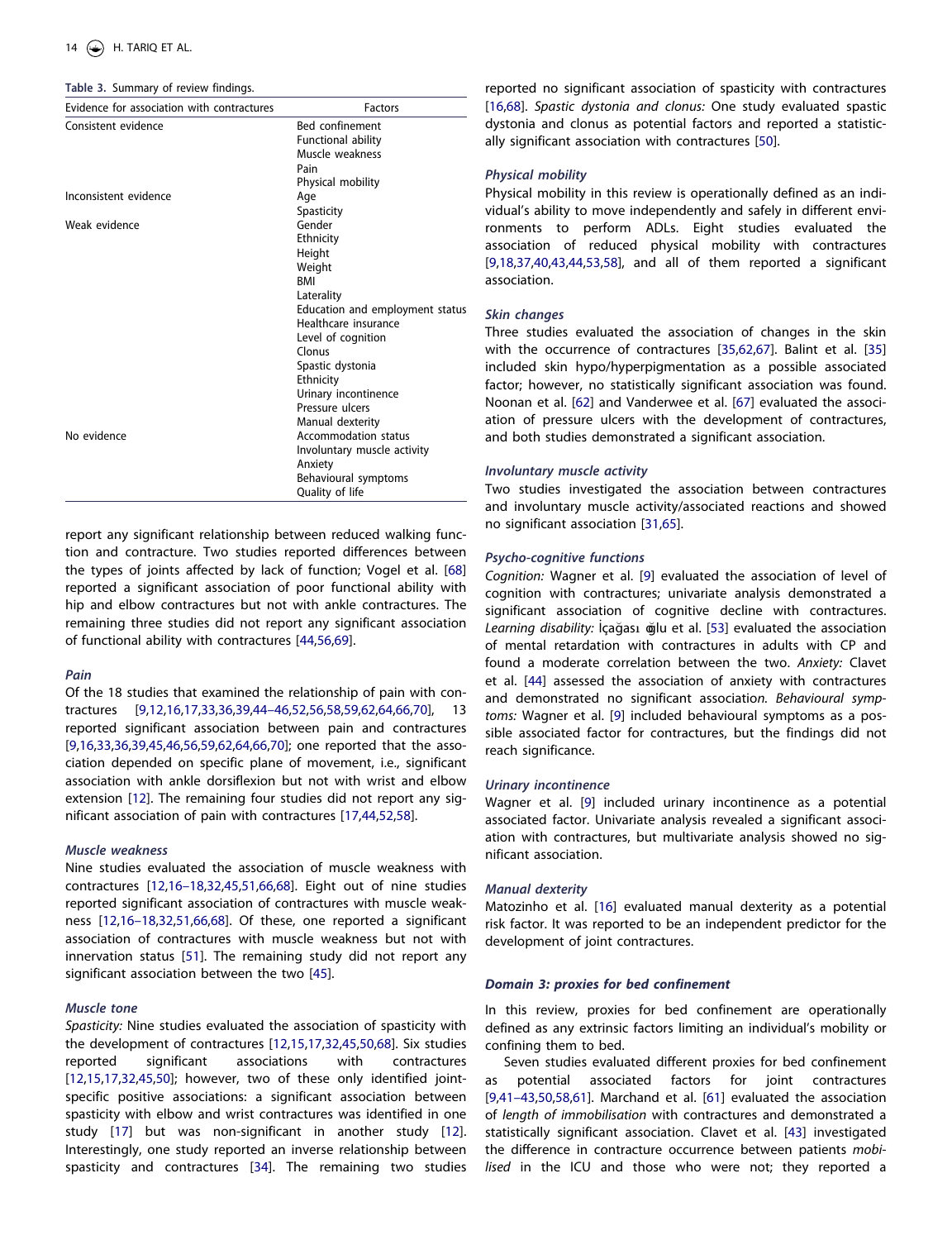<span id="page-14-0"></span>significant difference between them. Lam et al. [[58\]](#page-17-0) evaluated *dependency for bed mobility* as a possible risk factor and demonstrated it to be an independent predictor of new upper limb contractures. Three studies investigated physical restraints as a potential factor associated with joint contractures in long-term care residents [\[9,](#page-15-0)[40,](#page-16-0)[57\]](#page-17-0). All of them reported that physically restrained residents have a significantly higher chance of developing contractures. Wagner et al. [\[9\]](#page-15-0) identified *nursing home length of stay* (LOS) as a potential factor. There was a statistically significant difference between the mean LOS of residents who developed contractures and those who did not. Two studies evaluated the association of the *LOS in ICU* with contractures identifying a significant association between the two [\[42,43](#page-16-0)]. Two studies investigated the association of the *LOS in hospital* with the development of contractures [[42](#page-16-0),[50](#page-16-0)]; one of which [\[42\]](#page-16-0) reported a weak association, and the other reported no significant association [\[50](#page-16-0)]. Two studies evaluated the association of the *duration of invasive mechanical ventilation* with the development of contractures within the ICU setting [\[42,50](#page-16-0)]. One study demonstrated that the odds of developing contractures were 7.7 times higher in mechanically ventilated patients for more than two weeks than those who were mechanically ventilated for two or less weeks [[50\]](#page-16-0). The other study showed a weak association between contractures and the duration of mechanical ventilation [\[42](#page-16-0)].

### **Discussion**

The identified factors in this review were broadly categorised into three main domains: sociodemographic factors, physical factors, and proxies for bed confinement. The factors which provided the most consistent evidence for association with contractures were poor functional ability, pain, muscle weakness, reduced physical mobility, and bed confinement.

#### *Methodological quality*

The overall methodological quality of the studies was rated good, with an average of 66.8%. The most frequent area of the potential risk of bias in the low-quality studies was the unclear use of goldstandard tools to assess contractures and the failure to identify confounding factors. The assessment of contractures was variable across the studies because no gold standard assessment tool exists to identify their presence. However, most studies defined and documented contractures as a limitation in the joint PROM. Therefore, the variability of the assessment methods does not directly influence the identification of factors associated with contractures. On the other hand, confounding factors play an essential role in a multifactorial condition such as joint contracture. Therefore, it is difficult to make inferences about the direct causal implications of most of the factors associated with contractures when other potential influences are not accounted for. Therefore, the findings of the review should be interpreted with caution.

### *Factors with consistent evidence of association*

Findings across studies on reduced functional ability, pain, muscle weakness or paralysis, physical mobility, and bed confinement were generally consistent and found strong correlations with joint contractures. In theory, the relationship of contractures with these factors could be explained by the notion that the presence of any of the above-mentioned factors reduces the overall functionality and places the joint(s) in a static position for extended periods due to a lack of active movement. This leads to a reduced number of sarcomeres, decreasing the overall muscle mass and length. The connective tissues, in turn, lose their elasticity and undergo fibrosis, potentially predisposing the muscle to shorten and form a contracture [\[7](#page-15-0),[22,24](#page-16-0)[,71](#page-17-0)]. In case of pain, the patients tend to adopt a particular position that relieves the associated discomfort. For instance, patients with anterior knee pain tend to adopt a position of partial flexion for prolonged periods to avoid pain and discomfort, potentially leading to the reduced functional use of the knee joint and the potential development of knee FCs [[56\]](#page-17-0).

# *Factors with inconsistent evidence of association*

# *Age*

Evidence regarding age was inconsistent across the studies. The associations identified in five studies [[17,40](#page-16-0),[45](#page-16-0),[46,51](#page-16-0)] could be attributed to other musculoskeletal disorders and typical degenerative changes associated with increasing age leading to reduced joint ROM rather than contractures occurring as a part of the normal ageing process [[24](#page-16-0)].

### *Spasticity*

Spasticity was identified as a potential factor for contractures in six out of nine studies that evaluated the relationship between the two variables. This is supported by the underlying theory that abnormal muscle activity associated with spasticity could lead to abnormal posturing resulting in muscle and soft-tissue shortening and, consequently, forming a contracture [\[72](#page-17-0)]. However, the evidence provided by these studies is questionable because the methods utilised to measure or evaluate the presence of spasticity were not consistent. There is sufficient evidence that while conventional clinical scales are easy to administer, they also lack clinical sensitivity and have limited validity and reliability to document the abnormal muscle activity associated with spasticity [\[73,74\]](#page-17-0). On the contrary, neurophysiological measurements provide a direct measure of muscle activity to quantify spasticity according to the existing definition [\[74\]](#page-17-0). In this review, the only study that utilised a neurophysiological measure to identify the presence of spasticity and found a significant association with contractures lacked statistical power (*n*� 30) [[32\]](#page-16-0). In addition, the study failed to consider the evaluation of confounders alongside spasticity and weakness, such as upper limb function, which could be the primary factor for the development of contractures [[60](#page-17-0)].

Additionally, because current neurophysiological measures are not feasible as assessment tools for clinicians in everyday practice, the relationship between spasticity and contractures remains inconclusive. Further evidence is required, and this is likely to depend on developing a practical assessment method of spasticity that can also differentiate between contractures and spasticity.

# *Factors with weak or no evidence of association*

Sociodemographic factors like gender, ethnicity, height, weight, BMI, laterality, education and employment status, healthcare insurance, and accommodation status showed either no or insufficient evidence of association with contractures. Among physical factors, involuntary muscle activity, anxiety, QOL, and behavioural symptoms also failed to provide any evidence of association with contractures. Other physical factors like clonus, dystonia, manual dexterity, pressure ulcers, urinary incontinence, and level of cognition demonstrated correlations with contractures, but there was insufficient evidence to make any inferences.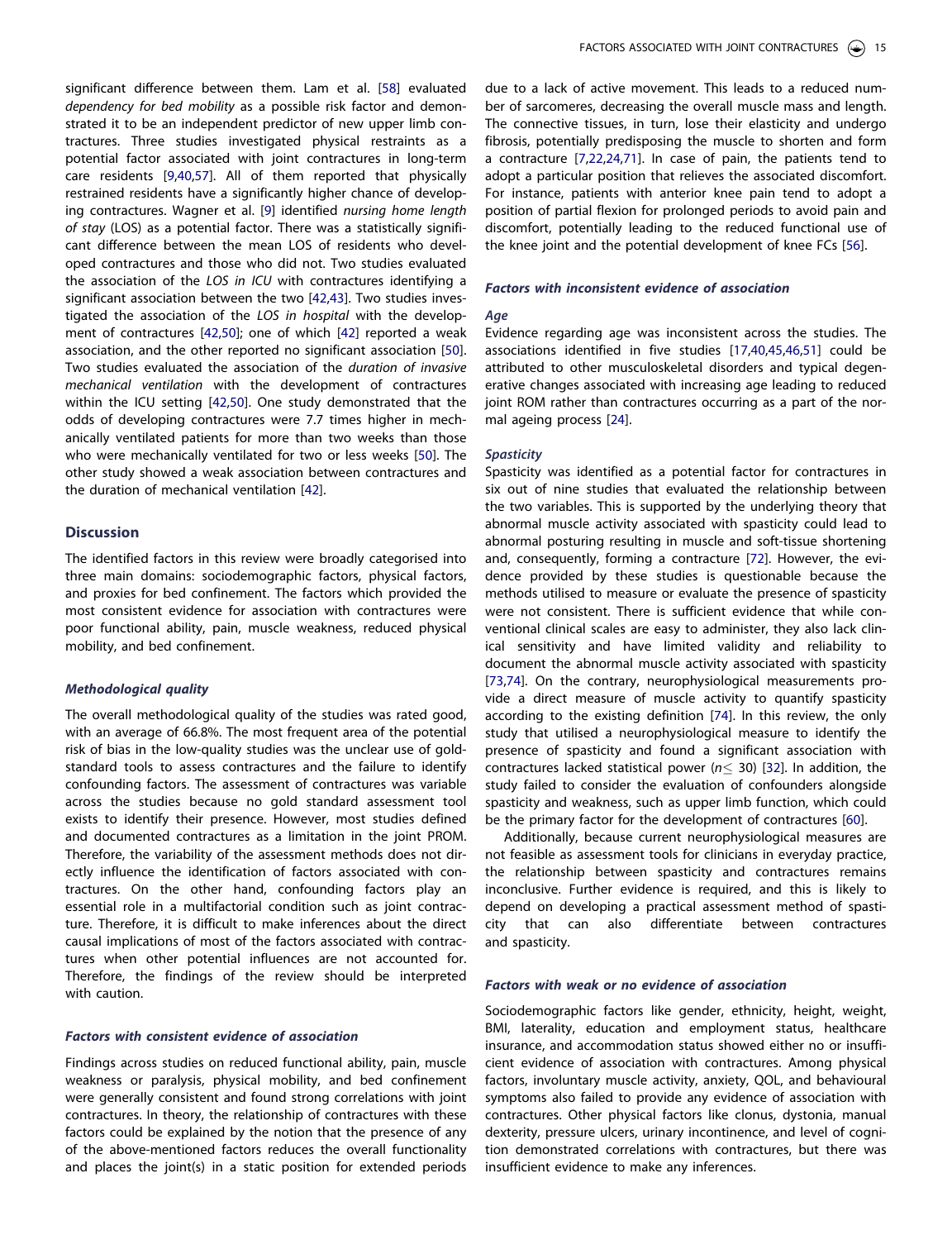# <span id="page-15-0"></span>*Strengths and limitations of the review*

This is the first systematic review to identify the factors associated with joint contractures targeting adults aged 18 and above.

The development and progression of joint contractures usually involve a complex interplay of factors. Once developed, contractures are followed by a chain of physical impairments such as loss of function, limited mobility, pain, and deconditioning. This potentially leads to further immobility, predisposing to exacerbating existing or developing new contractures resulting in a vicious cycle [[75\]](#page-17-0). For this reason, this review was not just limited to longitudinal studies which aim to establish the risk factors and temporal relationships. Rather, all types of studies that addressed ultimate, proximate, or associated factors linked with progressive joint contractures were included, regardless of their temporal occurrence. The associations found in this review, therefore, could arise from factors either contributing to or occurring as a consequence of joint contractures.

A comprehensive search strategy was employed as part of this review to capture most of the evidence. However, it may be subjected to retrieval bias as the search was limited to the year 1999 and the English language only. This might have led to the exclusion of substantial evidence published before this date and in other languages.

There was a lack of consistency in the definitions and outcome measures used for contractures and the associated factors; the lack of a uniform definition and assessment methods made it difficult to compare the findings across the studies and understand the direction of the relationship.

### **Conclusions**

The factors which provided consistent evidence on association with joint contractures in this review were poor functional ability, pain, muscle weakness, reduced physical mobility, and bed confinement. These factors do not necessarily qualify as independent predictors for the development of joint contractures. However, considering the multifactorial aetiology of joint contractures, the evidence for different associations can be used to design targeted and effective prevention and management strategies to reduce the incidence of joint contractures.

### **Acknowledgements**

We would like to thank ex-librarian, José Lopez Blanco at the Faculty of Health and Social Sciences, Bournemouth University for his contribution to the search strategy.

# **Disclosure statement**

The authors have no conflicts of interest to declare.

# **Funding**

This review is a part of a match-funded PhD research project undertaken by the corresponding author. The research project is funded by Bournemouth University and Dorset Healthcare University Foundation NHS Trust.

# **References**

- [1] Jamshed N, Schneider E. Are joint contractures in patients with Alzheimer's disease preventable. Ann Long Term Care. 2010;18(8):26–33.
- [2] Halar EM, Bell KR. Physical inactivity: physiological and functional impairments and their treatment. DeLisa's physical medicine and rehabilitation: principles and practice. 5th ed. Philadelphia: Wolters Kluwer Health Adis (ESP); 2012. p. 1249–1272.
- [3] Müller M, Fischer U, Bartoszek G, et al. Impact of joint contractures on functioning and social participation in older individuals-development of a standard set (JointConFunctionSet): study protocol. BMC Geriatr. 2013; 13(1):18.
- [4] Heise M, Müller M, Fischer U, et al. Quality of life in older individuals with joint contractures in geriatric care settings. Qual Life Res. 2016;25(9):2269–2281.
- [5] Trudel G, Uhthoff HK. Contractures secondary to immobility: is the restriction articular or muscular? An experimental longitudinal study in the rat knee. Arch Phys Med Rehabil. 2000;81(1):6–13.
- [6] Wong K, Trudel G, Laneuville O. Noninflammatory joint contractures arising from immobility: animal models to future treatments. Biomed Res Int. 2015;2015:848290.
- [7] Klingshirn H, Müller M, Beutner K, et al. Implementation of a complex intervention to improve participation in older people with joint contractures living in nursing homes: a process evaluation of a cluster-randomised pilot trial. BMC Geriatr. 2020;20(1):270.
- [8] Bartoszek G, Fischer U, von Clarenau SC, et al. Development of an International Classification of Functioning, Disability and Health (ICF)-based standard set to describe the impact of joint contractures on participation of older individuals in geriatric care settings. Arch Gerontol Geriatr. 2015;61(1):61–66.
- [0\[9\]](#page-2-0) Wagner LM, Capezuti E, Brush BL, et al. Contractures in frail nursing home residents. Geriatr Nurs. 2008;29(4):259–266.
- [10] Dehail P, Gaudreault N, Zhou H, et al. Joint contractures and acquired deforming hypertonia in older people: which determinants? Ann Phys Rehabil Med. 2019;62(6):435–441.
- [\[11\]](#page-1-0) Fergusson D, Hutton B, Drodge A. The epidemiology of major joint contractures: a systematic review of the literature. Clin Orthop Relat Res. 2007;456:22–29.
- [\[12\]](#page-1-0) Kwah LK, Harvey LA, Diong JH, et al. Half of the adults who present to hospital with stroke develop at least one contracture within six months: an observational study. J Physiother. 2012;58(1):41–47.
- [13] Sackley C, Brittle N, Patel S, et al. The prevalence of joint contractures, pressure sores, painful shoulder, other pain, falls, and depression in the year after a severely disabling stroke. Stroke. 2008;39(12):3329–3334.
- [14] Singer BJ, Jegasothy GM, Singer KP, et al. Incidence of ankle contracture after moderate to severe acquired brain injury. Arch Phys Med Rehabil. 2004;85(9):1465–1469.
- [\[15\]](#page-2-0) Pohl M, Mehrholz J. A new shoulder range of motion screening measurement: its reliability and application in the assessment of the prevalence of shoulder contractures in patients with impaired consciousness caused by severe brain damage. Arch Phys Med Rehabil. 2005;86(1):98–104.
- [\[16\]](#page-2-0) Matozinho CV, Teixeira-Salmela LF, Samora GA, et al. Incidence and potential predictors of early onset of upperlimb contractures after stroke. Disabil Rehabil. 2021;43(5): 678–684.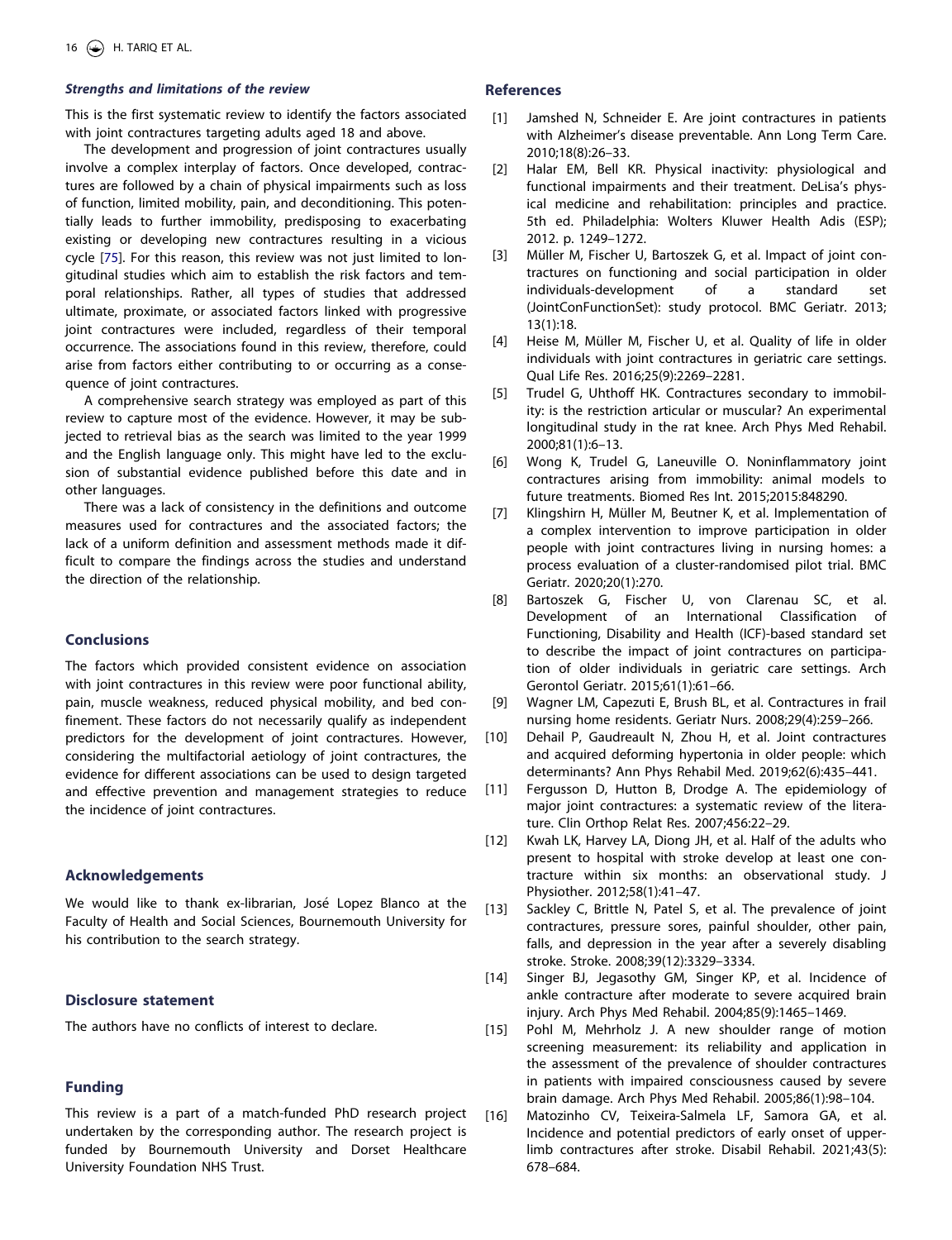- <span id="page-16-0"></span>[\[17\]](#page-1-0) Diong J, Harvey LA, Kwah LK, et al. Incidence and predictors of contracture after spinal cord injury—a prospective cohort study. Spinal Cord. 2012;50(8):579–584.
- [\[18\]](#page-1-0) Hoang PD, Gandevia SC, Herbert RD. Prevalence of joint contractures and muscle weakness in people with multiple sclerosis. Disabil Rehabil. 2014;36(19):1588–1593.
- [\[19\]](#page-1-0) Souren LE, Franssen EH, Reisberg B. Contractures and loss of function in patients with Alzheimer's disease. J Am Geriatr Soc. 1995;43(6):650–655.
- [\[20\]](#page-1-0) Ritter MA, Lutgring JD, Davis KE, et al. The role of flexion contracture on outcomes in primary total knee arthroplasty. J Arthroplasty. 2007;22(8):1092–1096.
- [\[21\]](#page-1-0) Avouac J, Guerini H, Wipff J, et al. Radiological hand involvement in systemic sclerosis. Ann Rheum Dis. 2006; 65(8):1088–1092.
- [\[22\]](#page-1-0) Born CT, Gil JA, Goodman AD. Joint contractures resulting from prolonged immobilization: etiology, prevention, and management. J Am Acad Orthop Surg. 2017;25(2):110–116.
- [\[23\]](#page-1-0) Takamoto S, Saeki S, Yabumoto Y, et al. Spontaneous fractures of long bones associated with joint contractures in bedridden elderly inpatients: clinical features and outcome. J Am Geriatr Soc. 2005;53(8):1439–1441.
- [\[24\]](#page-1-0) Offenbächer M, Sauer S, Rieß J, et al. Contractures with special reference in elderly: definition and risk factors – a systematic review with practical implications. Disabil Rehabil. 2014;36(7):529–538.
- [\[25\]](#page-1-0) Bartoszek G, Fischer U, Grill E, et al. Impact of joint contracture on older persons in a geriatric setting: a cross-sectional study. Z Gerontol Geriatr. 2015;48(7):625–632.
- [\[26\]](#page-1-0) Fischer U, Bartoszek G, Müller M, et al. Patients' view on health-related aspects of functioning and disability of joint contractures: a qualitative interview study based on the International Classification of Functioning, Disability and Health (ICF). Disabil Rehabil. 2014;36(26):2225–2232.
- [\[27\]](#page-1-0) Page MJ, Moher D, Bossuyt PM, et al. PRISMA 2020 explanation and elaboration: updated guidance and exemplars for reporting systematic reviews. BMJ. 2021;372:n160.
- [\[28\]](#page-1-0) Dekkers OM, Vandenbroucke JP, Cevallos M, et al. COSMOS-E: guidance on conducting systematic reviews and meta-analyses of observational studies of etiology. PLoS Med. 2019;16(2):e1002742.
- [\[29\]](#page-2-0) Moola S, Munn Z, Tufanaru C, et al. Chapter 7: systematic reviews of etiology and risk. In: Aromataris E, Munn Z, editors. JBI manual for evidence synthesis. Adelaide: The Joanna Briggs Institute; 2020. Available from: [https://syn](https://synthesismanual.jbi.global)[thesismanual.jbi.global](https://synthesismanual.jbi.global)
- [\[30\]](#page-2-0) Moher D, Shamseer L, Clarke M, et al. Preferred Reporting Items for Systematic Review and Meta-Analysis Protocols (PRISMA-P) 2015 statement. Syst Rev. 2015;4:1.
- [\[31\]](#page-2-0) Ada L, Q'Dwyer N. Do associated reactions in the upper limb after stroke contribute to contracture formation? Clin Rehabil. 2001;15(2):186–194.
- [\[32\]](#page-2-0) Ada L, O'Dwyer N, Ada L. Relation between spasticity, weakness and contracture of the elbow flexors and upper limb activity after stroke: an observational study. Disabil Rehabil. 2006;28(13–14):891–897.
- [\[33\]](#page-2-0) Aras MD, Gokkaya NKO, Comert D, et al. Shoulder pain in hemiplegia: results from a National Rehabilitation Hospital in Turkey. Am J Phys Med Rehabil. 2004;83(9):713–719.
- [\[34\]](#page-2-0) Baagøe SK, Kofoed-Hansen M, Poulsen I, et al. Development of muscle contractures and spasticity during subacute rehabilitation after severe acquired brain injury: a prospective cohort study. Brain Inj. 2019;33(11):1460–1466.
- [\[35\]](#page-2-0) Balint Z, Farkas H, Farkas N, et al. A three-year follow-up study of the development of joint contractures in 131 patients with systemic sclerosis. Clin Exp Rheumatol. 2014; 32(6 Suppl. 86):S68–S74.
- [\[36\]](#page-2-0) Bossuyt FM, Arnet U, Brinkhof MW, et al. Shoulder pain in the Swiss spinal cord injury community: prevalence and associated factors. Disabil Rehabil. 2018;40(7):798–805.
- [\[37\]](#page-2-0) Brantmark A, Westbom L, Nordmark E. Mobility and joint range of motion in adults with cerebral palsy: a population-based study. Eur J Physiother. 2015;17(4):192–199.
- [\[38\]](#page-2-0) Buni M, Joseph J, Pedroza C, et al. Predictors of hand contracture in early systemic sclerosis and the effect on function: a prospective study of the GENISOS cohort. J Rheumatol. 2019;46(12):1597–1604.
- [\[39\]](#page-2-0) Campbell TM, Trudel G, Laneuville O. Knee flexion contractures in patients with osteoarthritis: clinical features and histologic characterization of the posterior capsule. PM&R. 2015;7(5):466–473.
- [\[40\]](#page-3-0) Campbell TM, Ramsay T, Trudel G. Knee flexion contractures are associated with worse pain, stiffness, and function in patients with knee osteoarthritis: data from the osteoarthritis initiative. PM&R. 2021;13(9):954–961.
- [\[41\]](#page-3-0) Castle NG, Engberg J. The health consequences of using physical restraints in nursing homes. Med Care. 2009; 47(11):1164–1173.
- [\[42\]](#page-2-0) Clavet H, Hébert PC, Fergusson D, et al. Joint contracture following prolonged stay in the intensive care unit. CMAJ. 2008;178(6):691–697.
- [\[43\]](#page-2-0) Clavet H, Hébert PC, Fergusson DA, et al. Joint contractures in the intensive care unit: association with resource utilization and ambulatory status at discharge. Disabil Rehabil. 2011;33(2):105–112.
- [\[44\]](#page-2-0) Clavet H, Doucette S, Trudel G. Joint contractures in the intensive care unit: quality of life and function 3.3 years after hospital discharge. Disabil Rehabil. 2015;37(3): 207–213.
- [\[45\]](#page-2-0) Eriks-Hoogland IE, de Groot S, Post MW, et al. Passive shoulder range of motion impairment in spinal cord injury during and one year after rehabilitation. J Rehabil Med. 2009;41(6):438–444.
- [\[46\]](#page-2-0) Fheodoroff K, Ashford S, Jacinto J, et al. Factors influencing goal attainment in patients with post-stroke upper limb spasticity following treatment with botulinum toxin a in real-life clinical practice: sub-analyses from the upper limb international spasticity (ULIS)-II study. Toxins. 2015;7(4): 1192–1205.
- [\[47\]](#page-2-0) Frye SK, Geigle PR, York HS, et al. Functional passive range of motion of individuals with chronic cervical spinal cord injury. J Spinal Cord Med. 2020;43(2):257–263.
- [\[48\]](#page-2-0) Ghazali MF, Abd Razak NA, Osman NAA, et al. Awareness, potential factors, and post-amputation care of stump flexion contractures among transtibial amputees. Turk J Phys Med Rehabil. 2018;64(3):268–276.
- [\[49\]](#page-2-0) Haller J, Holt D, McFadden M, et al. Arthrofibrosis of the knee following a fracture of the tibial Plateau. Bone Joint J. 2015;97-B(1):109–114.
- [\[50\]](#page-2-0) Hamzah N, Bahari MA, Abdullah SJF, et al. Incidence and predictors of early ankle contracture in adults with acquired brain injury. Neurology Asia. 2015;20(1):49–58.
- [\[51\]](#page-2-0) Hardwick D, Bryden A, Kubec G, et al. Factors associated with upper extremity contractures after cervical spinal cord injury: a pilot study. J Spinal Cord Med. 2018;41(3):337–346.